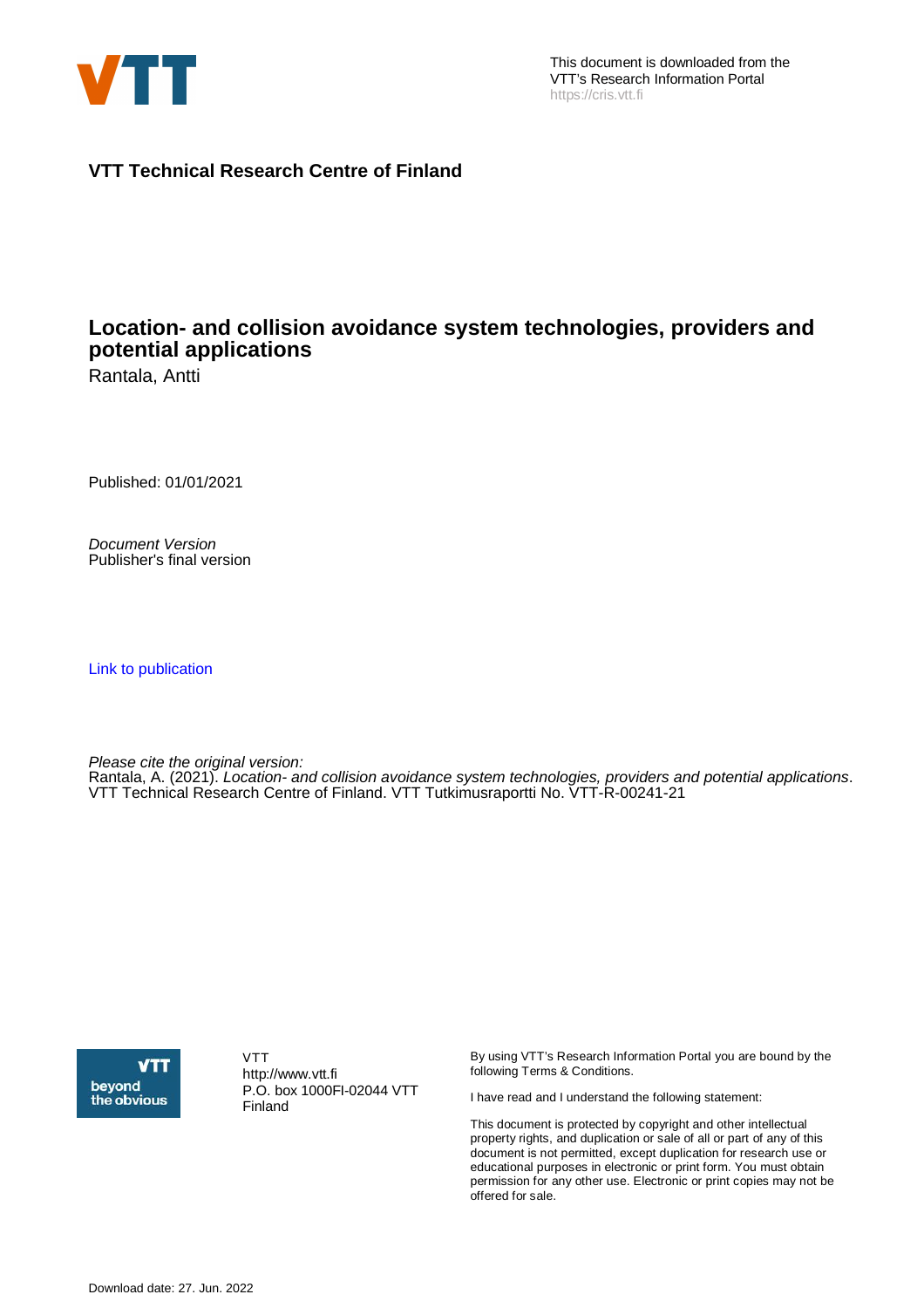

# **RESEARCH REPORT** VTT-R-00241-21



# **Location- and collision avoidance system technologies, providers and potential applications**

Author: Antti Rantala

Confidentiality: Public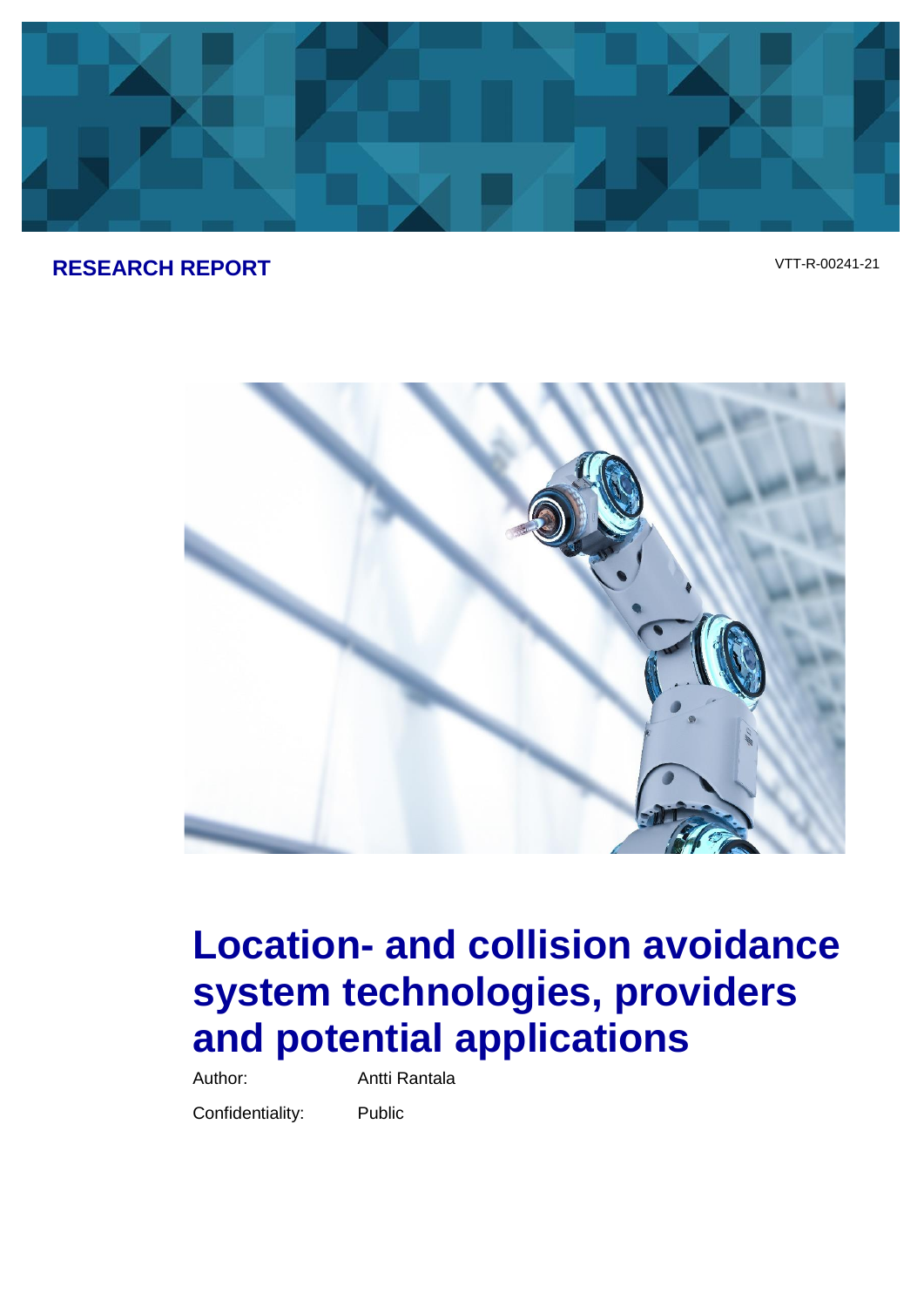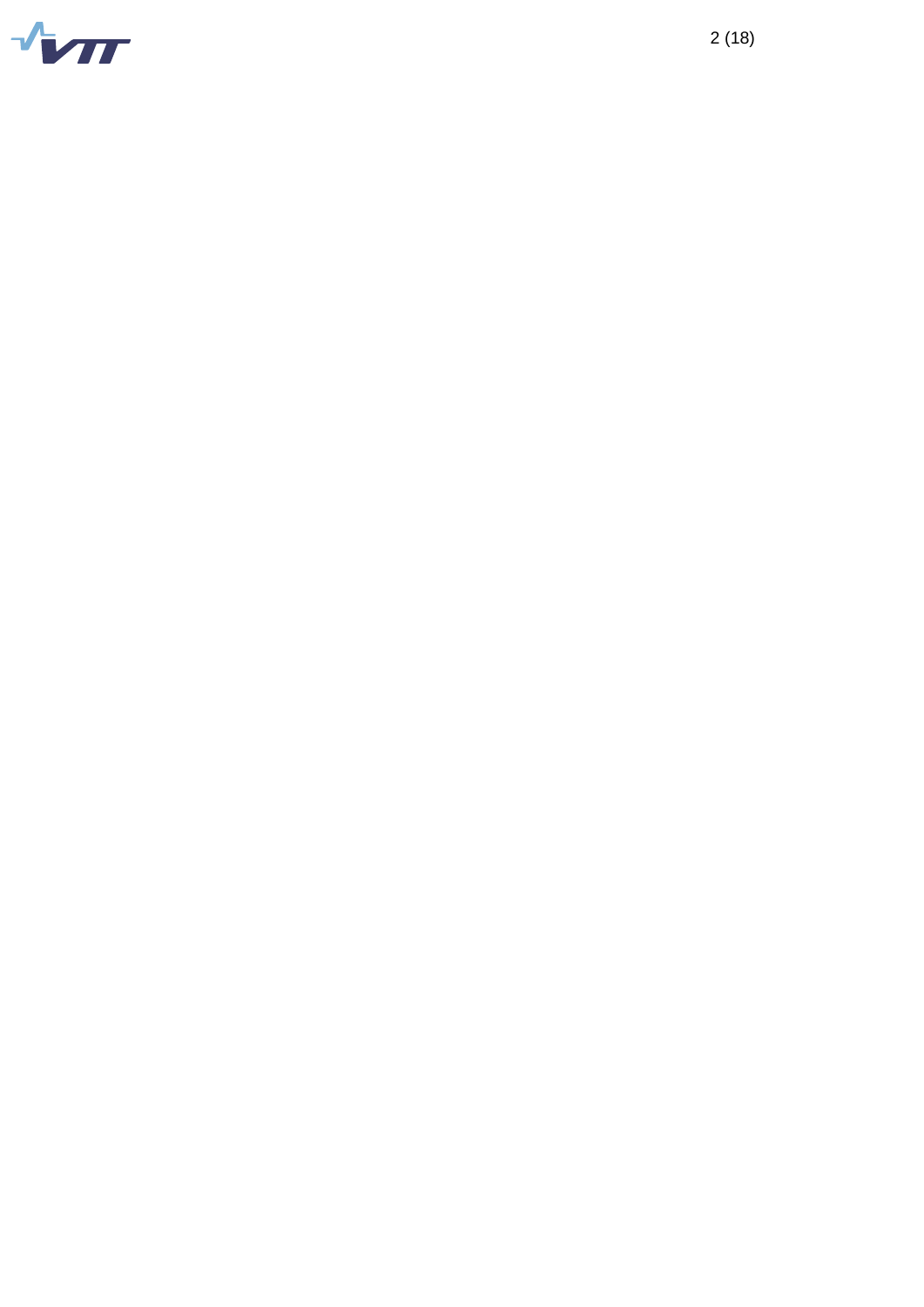

| <b>Report's title</b>                                                                                                                                                                                                                                                                                                                                                                                                     |                                                                                                                                                                                                                                                                                                                                                                                                                                                                               |                                   |  |  |  |  |
|---------------------------------------------------------------------------------------------------------------------------------------------------------------------------------------------------------------------------------------------------------------------------------------------------------------------------------------------------------------------------------------------------------------------------|-------------------------------------------------------------------------------------------------------------------------------------------------------------------------------------------------------------------------------------------------------------------------------------------------------------------------------------------------------------------------------------------------------------------------------------------------------------------------------|-----------------------------------|--|--|--|--|
|                                                                                                                                                                                                                                                                                                                                                                                                                           | Location- and collision avoidance system technologies, providers and potential applications                                                                                                                                                                                                                                                                                                                                                                                   |                                   |  |  |  |  |
| Customer, contact person, address<br>Order reference                                                                                                                                                                                                                                                                                                                                                                      |                                                                                                                                                                                                                                                                                                                                                                                                                                                                               |                                   |  |  |  |  |
| <b>VTT Technical Research Centre of Finland Ltd</b>                                                                                                                                                                                                                                                                                                                                                                       |                                                                                                                                                                                                                                                                                                                                                                                                                                                                               |                                   |  |  |  |  |
|                                                                                                                                                                                                                                                                                                                                                                                                                           |                                                                                                                                                                                                                                                                                                                                                                                                                                                                               |                                   |  |  |  |  |
| <b>Project name</b>                                                                                                                                                                                                                                                                                                                                                                                                       |                                                                                                                                                                                                                                                                                                                                                                                                                                                                               | Project number/Short name         |  |  |  |  |
| <b>AUTOPORT</b>                                                                                                                                                                                                                                                                                                                                                                                                           |                                                                                                                                                                                                                                                                                                                                                                                                                                                                               | 122480                            |  |  |  |  |
| Author(s)                                                                                                                                                                                                                                                                                                                                                                                                                 |                                                                                                                                                                                                                                                                                                                                                                                                                                                                               | Pages                             |  |  |  |  |
| Antti Rantala                                                                                                                                                                                                                                                                                                                                                                                                             |                                                                                                                                                                                                                                                                                                                                                                                                                                                                               | 18                                |  |  |  |  |
| <b>Keywords</b>                                                                                                                                                                                                                                                                                                                                                                                                           |                                                                                                                                                                                                                                                                                                                                                                                                                                                                               | <b>Report identification code</b> |  |  |  |  |
|                                                                                                                                                                                                                                                                                                                                                                                                                           |                                                                                                                                                                                                                                                                                                                                                                                                                                                                               | VTT-R-00241-21                    |  |  |  |  |
| <b>Summary</b>                                                                                                                                                                                                                                                                                                                                                                                                            |                                                                                                                                                                                                                                                                                                                                                                                                                                                                               |                                   |  |  |  |  |
| applied.                                                                                                                                                                                                                                                                                                                                                                                                                  | The report examined what real time location systems (RTLS) and collision avoidance<br>solutions are currently available in the markets. We also examined and evaluated different<br>location and collision avoidance technologies. Further, this report identified in which kind of<br>environments and application domains RTLS and collision avoidance systems could be                                                                                                     |                                   |  |  |  |  |
|                                                                                                                                                                                                                                                                                                                                                                                                                           | As a result of this review, we identified many commercial location- and collision avoidance<br>systems, which provide safety, efficiency and security for their users in various applications.<br>The applications included factories, warehouses, construction sites, airports, malls, railway<br>yards, defence forces, mines, healthcare, tunnels, museums, ports and other domains.<br>The most common technologies for location- and collision avoidance systems include |                                   |  |  |  |  |
| different companies' solutions.                                                                                                                                                                                                                                                                                                                                                                                           | Bluetooth, Wi-Fi, UWB (Ultra Wideband) and RFID (Radio Frequency Identification). In<br>addition, GPS, advanced cameras, radars, computer vision and lasers were also utilized in                                                                                                                                                                                                                                                                                             |                                   |  |  |  |  |
| The market size of RTLS systems was 2.7 - 3 billion dollars in 2019, and it is expected to<br>grow rapidly in coming years. The increase in automation, need for asset tracking and<br>developed technologies are drivers that impact on the demand of the RTLS and collision<br>avoidance systems. By 2025, 40% of new things connected to Internet will know their<br>location, up from under 10% today (Gartner 2020). |                                                                                                                                                                                                                                                                                                                                                                                                                                                                               |                                   |  |  |  |  |
| <b>Confidentiality</b>                                                                                                                                                                                                                                                                                                                                                                                                    | <b>VTT Public</b>                                                                                                                                                                                                                                                                                                                                                                                                                                                             |                                   |  |  |  |  |
| Written by<br><b>Reviewed by</b><br>Intti Rontela                                                                                                                                                                                                                                                                                                                                                                         |                                                                                                                                                                                                                                                                                                                                                                                                                                                                               |                                   |  |  |  |  |
| Antti Rantala<br><b>Research Scientist</b>                                                                                                                                                                                                                                                                                                                                                                                | Helena Kortelainen<br><b>Principal scientist</b>                                                                                                                                                                                                                                                                                                                                                                                                                              |                                   |  |  |  |  |
| VTT's contact address'<br>VTT Technical Research Centre of Finland Ltd, P.O. Box 1000, FI-02044 VTT, Finland                                                                                                                                                                                                                                                                                                              |                                                                                                                                                                                                                                                                                                                                                                                                                                                                               |                                   |  |  |  |  |
| <b>Distribution</b>                                                                                                                                                                                                                                                                                                                                                                                                       |                                                                                                                                                                                                                                                                                                                                                                                                                                                                               |                                   |  |  |  |  |
| VTT Archive, 1 copy                                                                                                                                                                                                                                                                                                                                                                                                       |                                                                                                                                                                                                                                                                                                                                                                                                                                                                               |                                   |  |  |  |  |
|                                                                                                                                                                                                                                                                                                                                                                                                                           |                                                                                                                                                                                                                                                                                                                                                                                                                                                                               |                                   |  |  |  |  |

*The use of the name of VTT Technical Research Centre of Finland Ltd in advertising or publishing of a part of this report is only permissible with written authorisation from VTT Technical Research Centre of Finland Ltd.*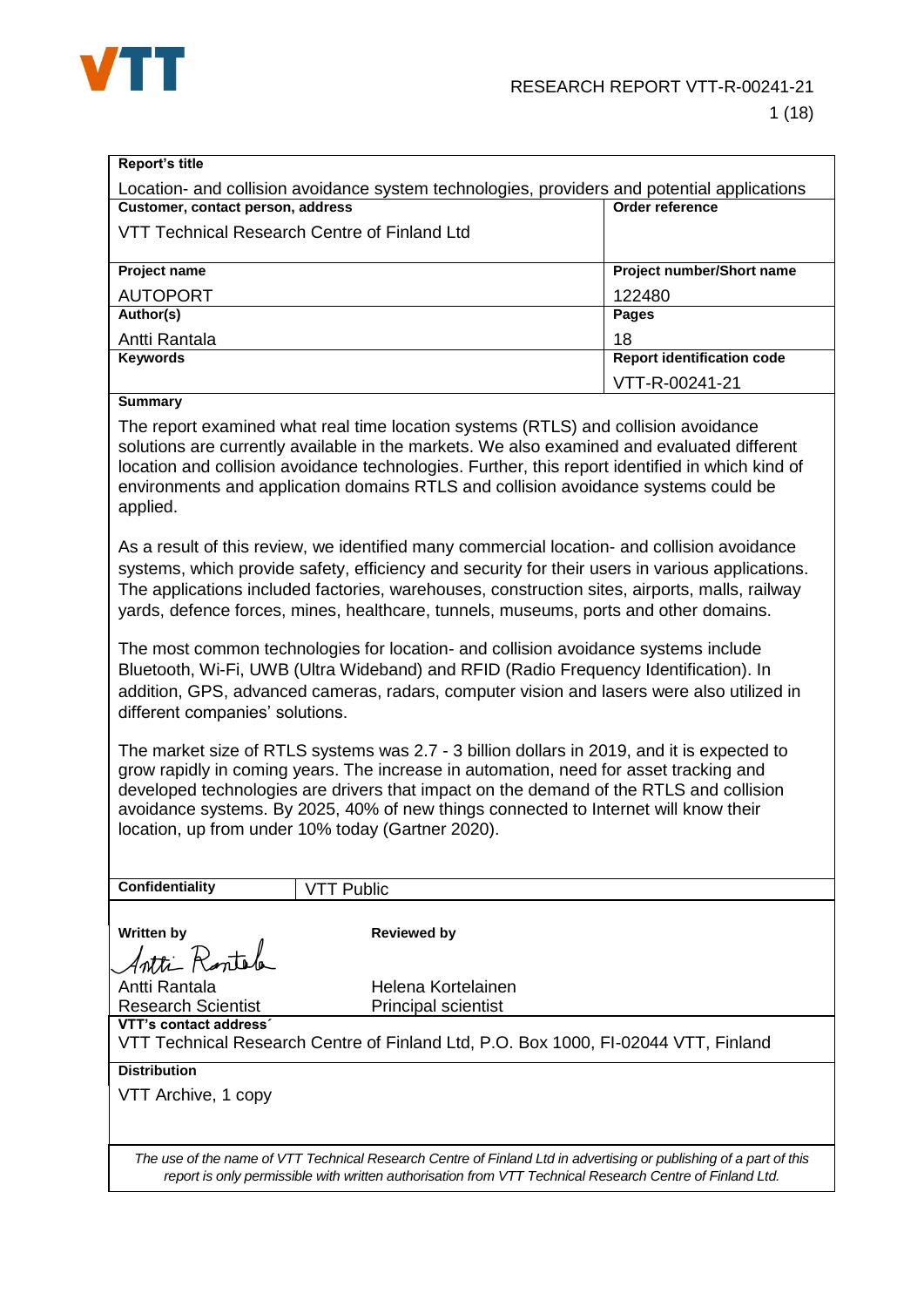

| <b>Approval</b> |                       |
|-----------------|-----------------------|
| Date:           |                       |
| Signature:      |                       |
| Name:           | <b>Risto Tiusanen</b> |
| Title:          | Senior scientist      |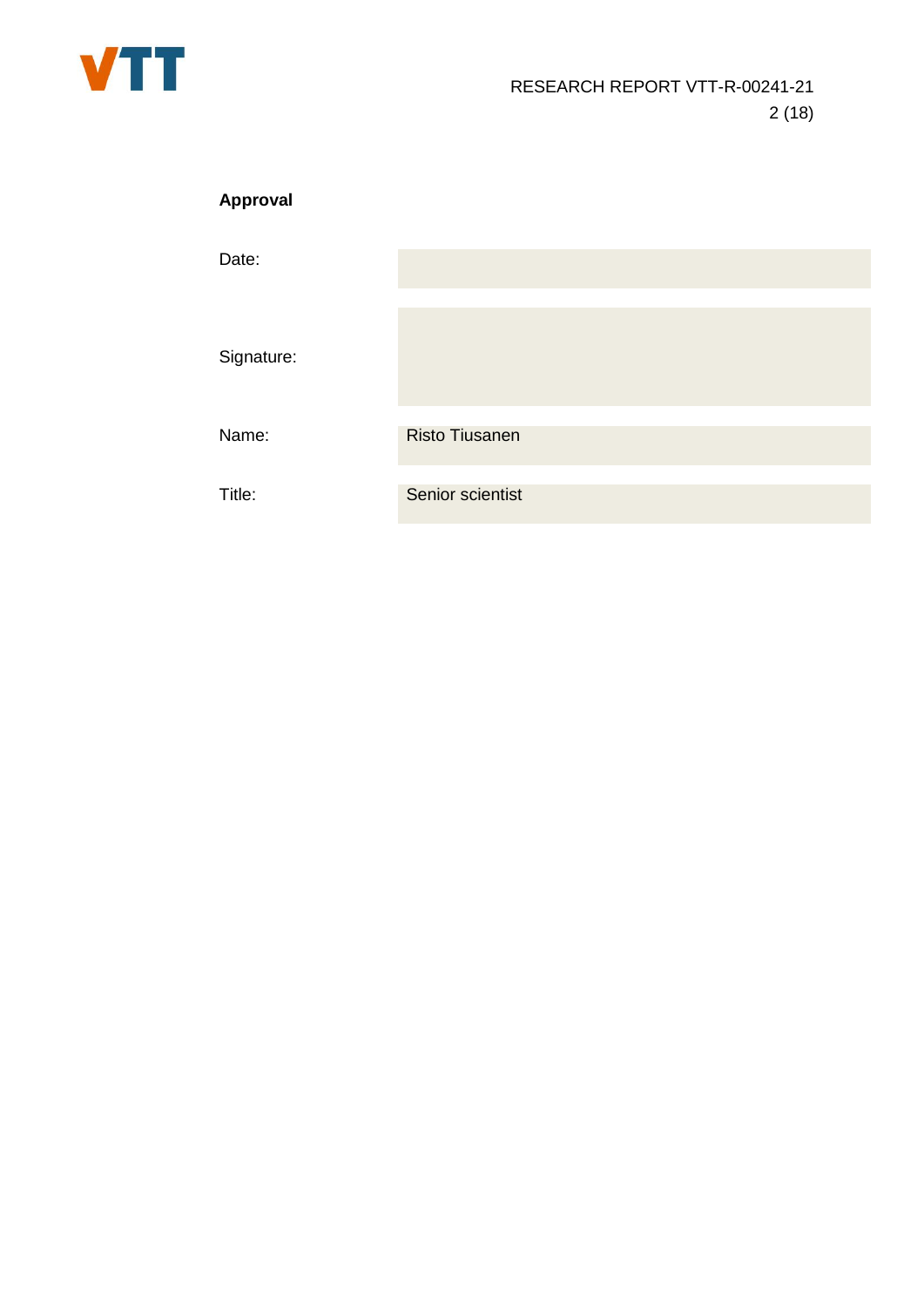

## **Preface**

This report is conducted as a part **Operational excellence and novel business concepts for autonomous logistic systems in ports (AUTOPORT)** - project. The key element in machine autonomy is adaptability to dynamically changing environment based on the available information. Currently automated cargo handling systems are designed for isolated areas but the demand is towards open operating environments and areas where there can be automated and manual operations at the same time. However, novel technologies and systems are needed to minimize safety hazards before such operations are possible. This report summarizes technologies that can be used to prevent collisions of people and machine in different environments. Also companies that provide collision avoidance and real time location systems are presented.

Tampere 17.2.2021

Authors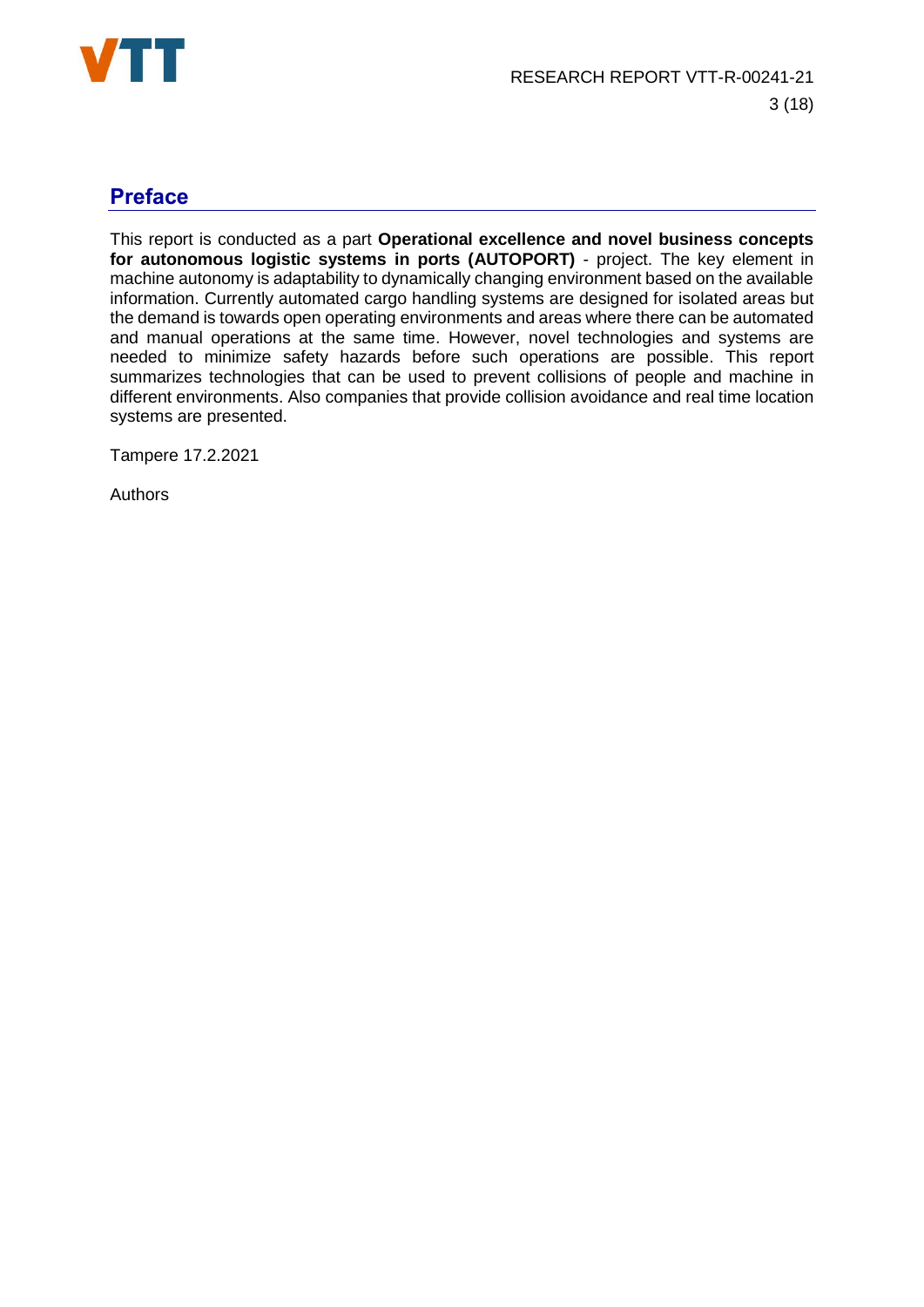

# **Contents**

| 2.1<br>2.2 | Potential applications for location- and collision avoidance systems5           |  |
|------------|---------------------------------------------------------------------------------|--|
|            | 2.2.1 Companies providing location- and collision avoidance systems for outdoor |  |
|            | 2.2.2 Companies providing location- and collision avoidance systems for both    |  |
|            | 2.2.3 Companies providing location- and collision avoidance systems for indoors |  |
|            |                                                                                 |  |
|            |                                                                                 |  |
|            |                                                                                 |  |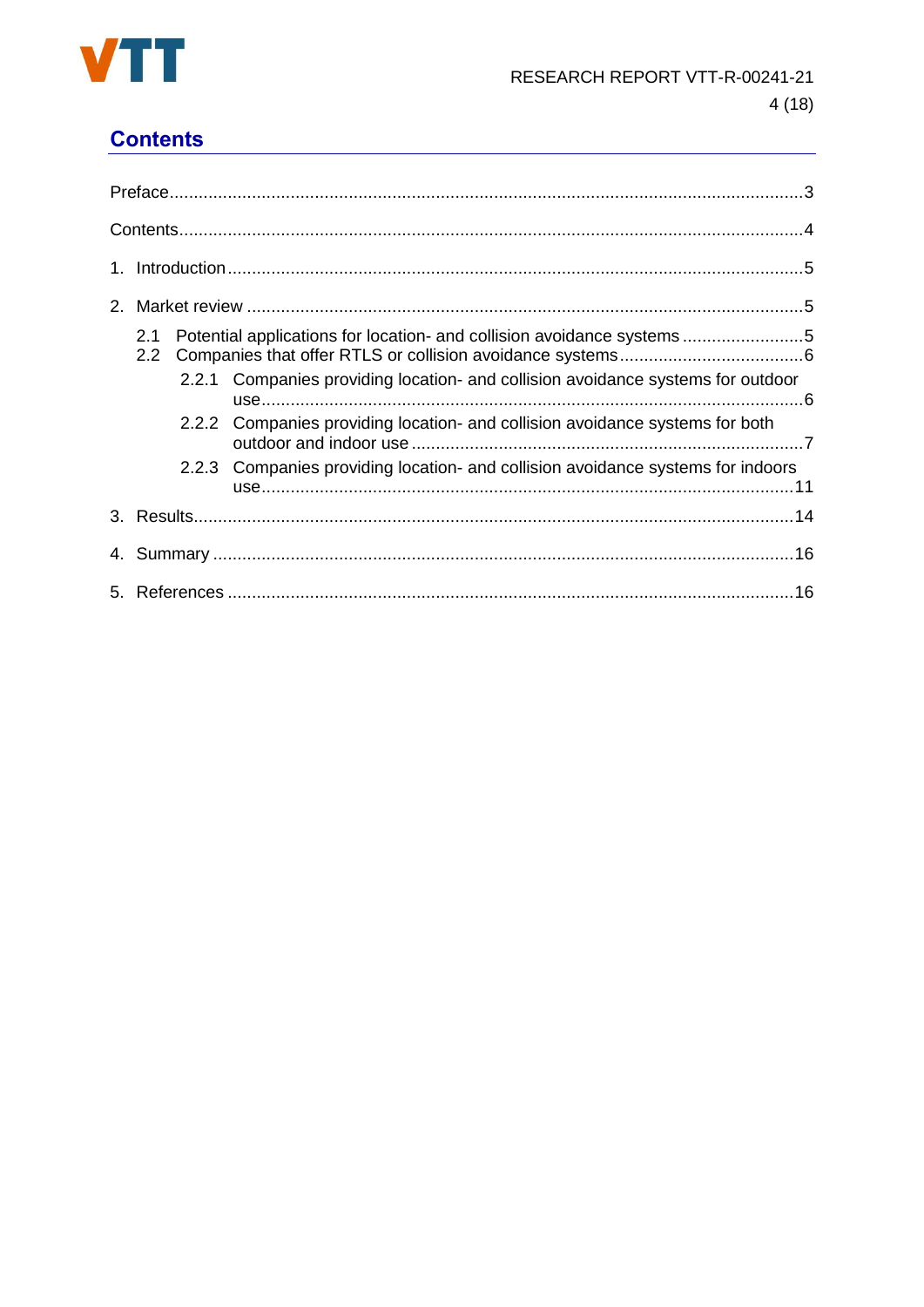

# **1. Introduction**

The development towards a higher automation level in logistics systems and the increasing automation level in the port operations is a clear global trend. Safe, secure and reliable automation solutions for ship-to-shore operation are crucial elements of the future transport systems.

Location- and collision avoidance systems are needed to secure safe and reliable logistics operations in the future. The location of people and things will be an increasingly important element of internal business operations. For example, robots and autonomous vehicles must all be location-aware because optimizing processes or improving safety require knowing the location of workers (Gartner 2020). This report presents various collision avoidance and location system technologies that could be used in port environment. Also, other application domains are presented.

This report is an overview of existing real-time location systems (RTLS) and collision avoidance solutions that are available on the market. The report highlights how the various technologies are applied and how the systems are utilised. Further, the objective is to identify, in which kind of environments and application domains such systems could possibly be used.

## **2. Market review**

In the era of digitalization, tracking and monitoring assets and humans are becoming more common. Reasons to track assets and people include the needs to improve safety and security, and to optimize workflows.

This report focuses on companies that provide locating and monitoring solutions and services with different technologies. The information for this survey was gathered from company websites. The websites were found by assistance of other researchers and by simple Google searches. The key words used in the searches were "RTLS + (different industries)", "Area control system + (different industries) and "Collision avoidance" + (different industries).

### 2.1 Potential applications for location- and collision avoidance systems

This chapter describes potential applications for location- and collision avoidance systems. First, potential outdoor applications are presented and then potential indoor applications. The classification to outdoor- and indoor applications is made, because different environments require different technologies. For example, variable weather conditions brings its challenges in outdoor applications. Also, the location system infrastructure may be harder to build outdoors.

Based on previous section and a review of different RTLS companies' use cases, outdoor location services could be used e.g. in the following application domains:

- Ports
- Airports
- Outdoor warehouses
- Railway yards
- Construction sites
- Mines
- **Tunnels**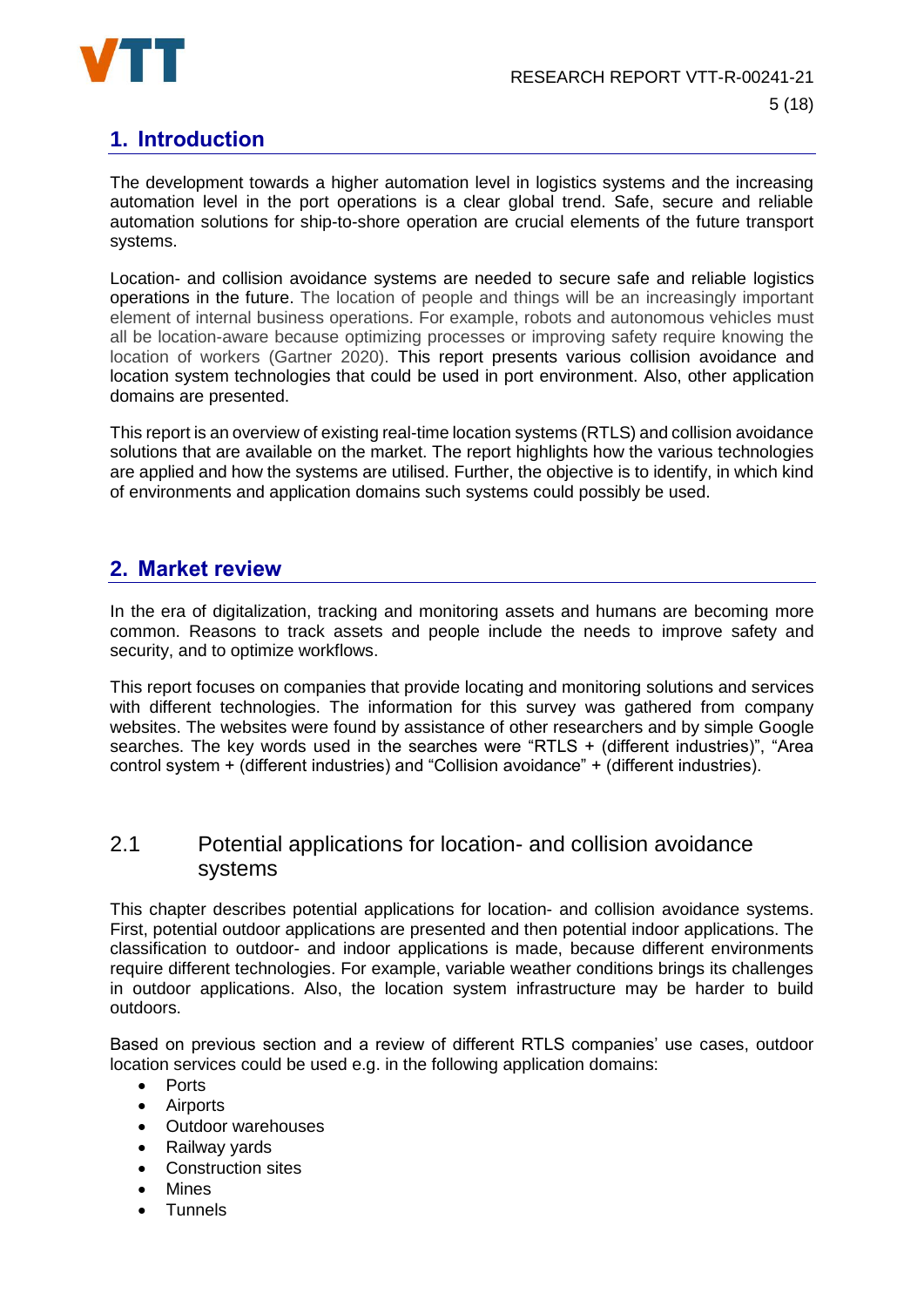

Gartner's (2020) report of indoor locating service market presents following application domains for RTLS indoor solutions:

- Enterprise offices
- Malls
- Retail stores
- Hospitals and healthcare facilities
- Manufacturers
- Warehouse/logistics
- Industrial environments
- Transportation hubs (airports, train stations)
- Museums
- University campus
- Hospitality (hotels, restaurants)

## 2.2 Companies that offer RTLS or collision avoidance systems

This chapter introduces companies that offer RTLS or collision avoidance systems. Companies are divided in three categories based on whether their solutions are applicable in outdoors only, both indoors and outdoors or indoors only. The categorization is made because different environments require different technologies.

#### 2.2.1 Companies providing location- and collision avoidance systems for outdoor use

Ammo [\(https://ammo.co/\)](https://ammo.co/) is an Australian company, which provides location systems to improve safety and operational efficiency. Their vision is to build & deploy safety solutions, incorporating advanced technologies to all industries at an international scale and pave the way for future automation. For example, they have developed an EMF based vehicle to personnel detection system for all work environments where vehicles and personnel are expected to work around one another.

| Technologies                                                                        | Applications                                | Use cases and references                 |
|-------------------------------------------------------------------------------------|---------------------------------------------|------------------------------------------|
| <b>RFID</b><br><b>UWB</b><br><b>Bluetooth</b><br>EMF<br>electromagnetic)<br>fields) | Ports<br>Railways<br>Construction<br>Mining | Port Brisbane (smart<br>pinning station) |

*Table 1. Ammo's location system offering*

Navtechradar [\(https://navtechradar.com/solutions/oem-sensors/\)](https://navtechradar.com/solutions/oem-sensors/) is a British company that provides people and vehicle tracking and collision avoidance systems. They also provide intruder detection systems. Navtechradar's solutions are ideal for applications where other sensing technology may not be appropriate due to limited performance in adverse weather conditions.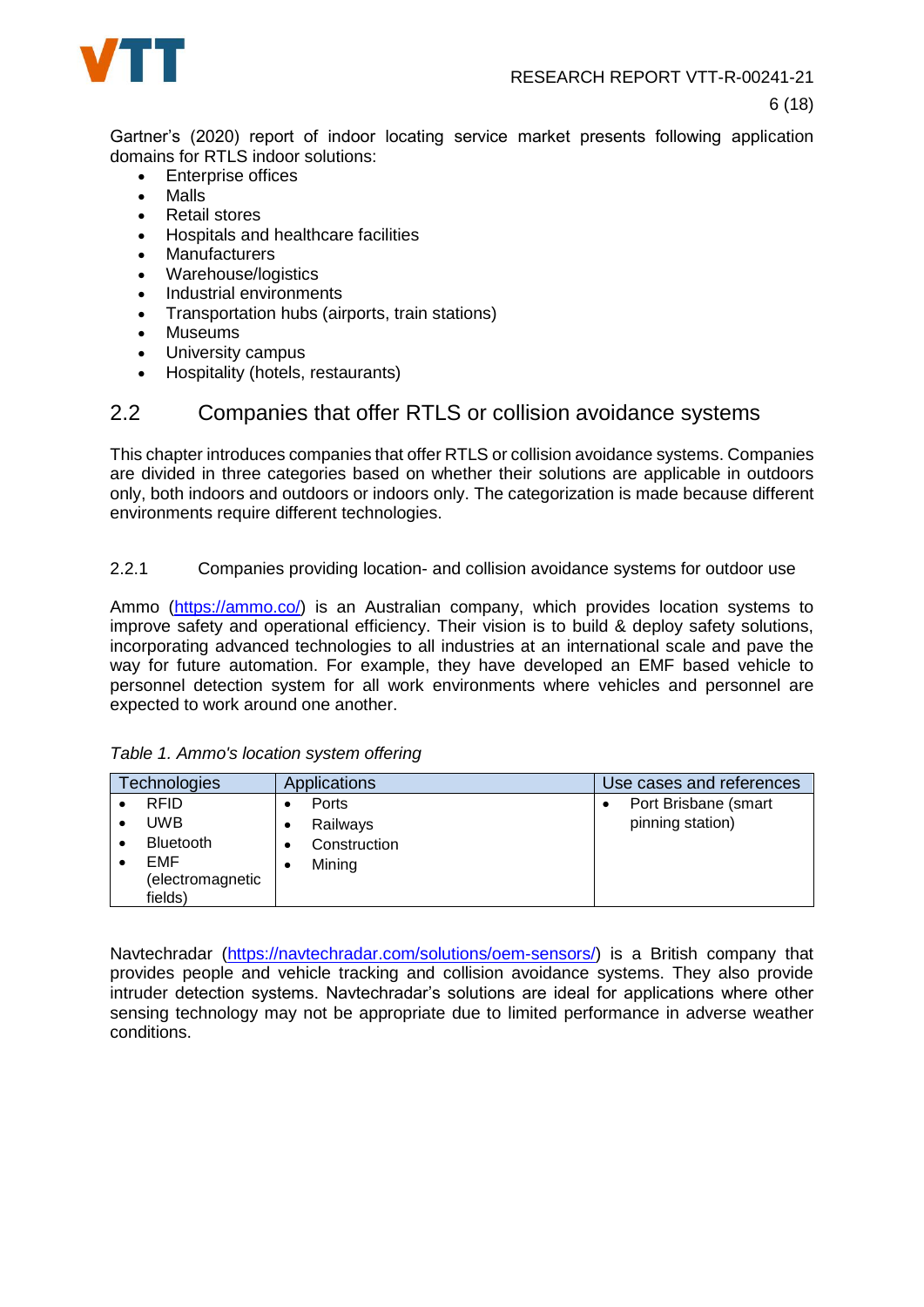

| <b>Applications</b><br><b>Technologies</b>                                                     |                                                                                                                                                                                   | Use cases and references                                                                                                                                                                                                                                                                                                                                 |
|------------------------------------------------------------------------------------------------|-----------------------------------------------------------------------------------------------------------------------------------------------------------------------------------|----------------------------------------------------------------------------------------------------------------------------------------------------------------------------------------------------------------------------------------------------------------------------------------------------------------------------------------------------------|
| Frequency<br>modulated<br>continuous<br>wave<br>(FMCW)<br>Radar<br>sensors<br>Smart<br>Sensors | <b>Harbours and Ports</b><br>$\bullet$<br><b>Mines</b><br>Industrial plants<br>$\bullet$<br><b>Bridges</b><br>Airports<br>Industrial sites<br>$\bullet$<br>Oil & Gas<br>$\bullet$ | Port Botany (Radar sensors for straddle<br>carrier navigation)<br>Port Pilbara (Radar sensors for conveyor<br>belt loading)<br>Minas Gerais Mine, Brazil (Radar Sensors<br>for Measurement and Collection)<br>Valencia Airport (Radar solution for<br>automatic surveillance)<br>Mastrafjord tunnel, Norway (Automatic<br>incident detection in tunnels) |

*Table 2. Navtechradar - people and vehicle tracking and collision avoidance systems*

Dotnetix [\(https://www.dotnetix.ai/scas-ai\)](https://www.dotnetix.ai/scas-ai) is a South-African company that provides an intelligent on-board camera that helps to prevent collisions between machinery and pedestrians. The system analyses the potential of a collision with other objects and warns the driver. In the event that the driver does not respond, the Dotnetix system will stop the vehicle through communicating to the vehicle control electronics.

| Table 3. Dotnetix - an intelligent on-board camera provider |  |  |
|-------------------------------------------------------------|--|--|
|                                                             |  |  |

| <b>Technologies</b>                                           | Applications                               | Use cases and references |
|---------------------------------------------------------------|--------------------------------------------|--------------------------|
| Deep Neural Network<br>Technology with 3D<br>image processing | <b>Mines</b><br>Ports<br>Industrial plants |                          |

#### 2.2.2 Companies providing location- and collision avoidance systems for both outdoor and indoor use

Zebra [\(https://www.zebra.com/us/en/products/location-technologies.html\)](https://www.zebra.com/us/en/products/location-technologies.html) is an American company which RTLS solutions deliver real-time visibility for assets and personnel indoors and outdoors. Their solutions automatically sense the location of assets and inventory, improves the safety of people and streamline production lines.

| <b>Technologies</b>                                                     | Applications                                                                             | Use cases and references                                                                                                                                                                                                                                                                                                                                                                                                                                                          |  |
|-------------------------------------------------------------------------|------------------------------------------------------------------------------------------|-----------------------------------------------------------------------------------------------------------------------------------------------------------------------------------------------------------------------------------------------------------------------------------------------------------------------------------------------------------------------------------------------------------------------------------------------------------------------------------|--|
| <b>UWB</b><br>$\bullet$<br><b>RFID</b><br><b>Bluetooth</b><br>$\bullet$ | Transportation<br>Manufacturing<br><b>Field Mobility</b><br>٠<br>Warehouse<br>Management | Voestalpine, steel manufacturing: UWB and RDIF<br>$\bullet$<br>based system to prevent incidents and decrease rescue<br>time<br>Washington Hospital Center: UWB-based RTLS system<br>to improve understanding of the location and movement<br>of people and assets and thus improve patient care<br>NYK Logistics: Advanced RDIF based system to<br>improve the flow of goods and materials<br>US Air force: Asset visibility solution, material tracking<br>with RDIF technology |  |

*Table 4. Zebra - real-time visibility for assets and personnel indoors and outdoors*

Insoft [\(https://www.infsoft.com/use-cases\)](https://www.infsoft.com/use-cases) is a German company which provides tracking system for persons and objects. Solutions work seamlessly under the open sky in case the plant grounds are not uniformly covered by a roof. Company provides indoor digitalization, navigation, analytics and tracking services.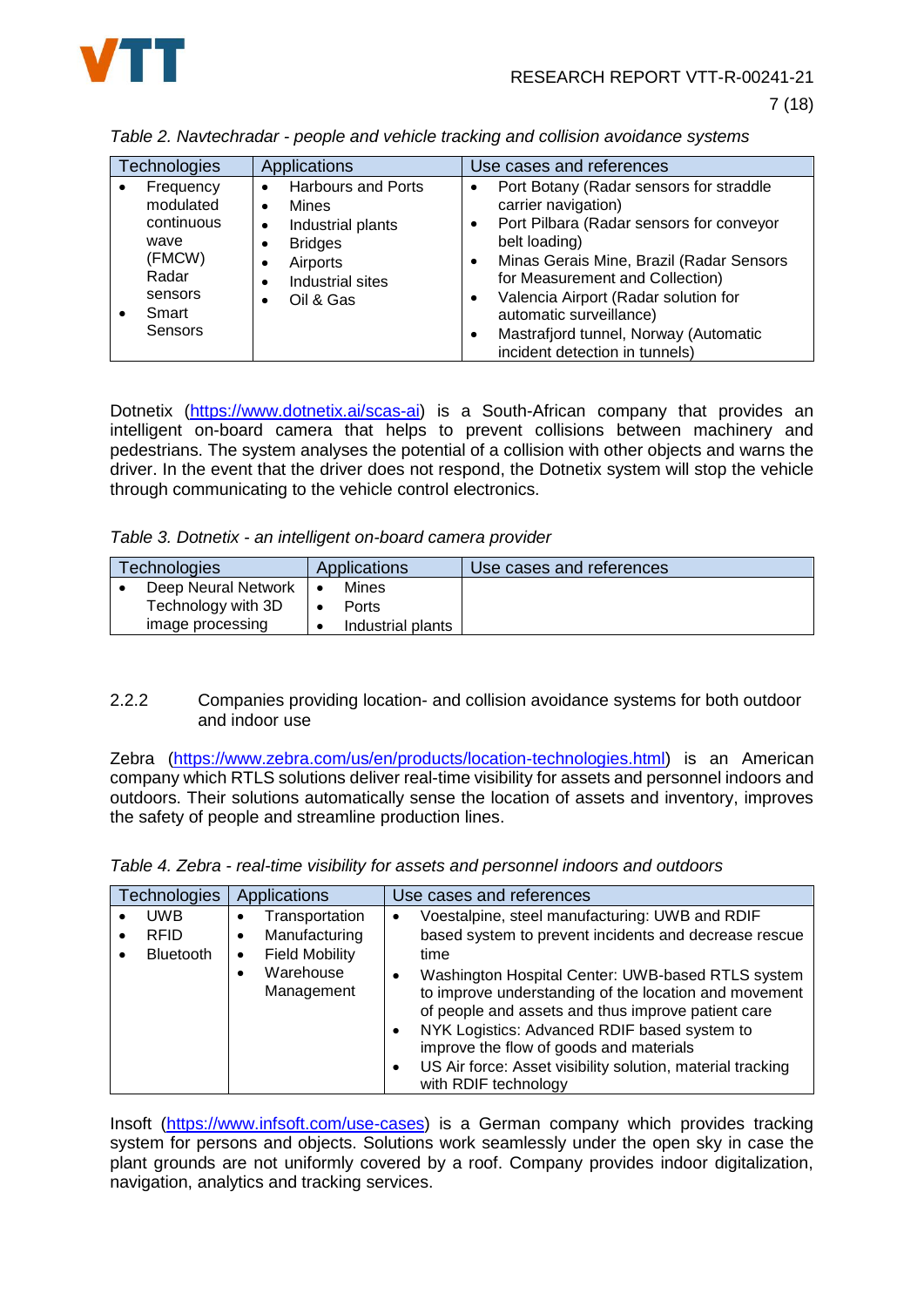

| <b>Technologies</b>                                            | Applications                                                                                                                                                                                                                                                                                                                                                                                                                                                                                                                                                                                                                                                                                                                                                                                                                                                                                                                                                                                                                                                           | Use cases                                                                                                                                                                                                                                                                                                                                                                                                                                                                                                                                                                                                                                                                                                                                                                                                                                                                     |  |  |  |  |  |  |
|----------------------------------------------------------------|------------------------------------------------------------------------------------------------------------------------------------------------------------------------------------------------------------------------------------------------------------------------------------------------------------------------------------------------------------------------------------------------------------------------------------------------------------------------------------------------------------------------------------------------------------------------------------------------------------------------------------------------------------------------------------------------------------------------------------------------------------------------------------------------------------------------------------------------------------------------------------------------------------------------------------------------------------------------------------------------------------------------------------------------------------------------|-------------------------------------------------------------------------------------------------------------------------------------------------------------------------------------------------------------------------------------------------------------------------------------------------------------------------------------------------------------------------------------------------------------------------------------------------------------------------------------------------------------------------------------------------------------------------------------------------------------------------------------------------------------------------------------------------------------------------------------------------------------------------------------------------------------------------------------------------------------------------------|--|--|--|--|--|--|
| Wi-Fi<br><b>BLE</b><br><b>GPS</b><br><b>UWB</b><br><b>RFID</b> | Locating patients in hospital<br>$\bullet$<br>Checking whether or not the hygiene<br>rules have been followed in a hospital<br>Safety applications: Registering and<br>$\bullet$<br>locating employees in case of<br>evacuation<br>Measuring visitor flows in shopping<br>$\bullet$<br>centres, airports, train stations, trade<br>shows and events<br>Analysing walking routes for defining<br>$\bullet$<br>process optimizations<br>Locating forklifts, industrial trucks,<br>$\bullet$<br>robots and other work equipment<br>Locating mobile goods such as<br>$\bullet$<br>pallets, production parts and<br>containers<br>Real time information on the dynamic<br>٠<br>locations of work equipment and<br>goods incl. visualization on the site<br>map<br>Locating mobile medical devices such<br>as transportable x-ray equipment,<br>hospital beds, gas canisters, etc.<br>Notifying the control system regarding<br>$\bullet$<br>the unauthorized movement of goods<br>(anti-theft protection)<br>Analysing driving routes for defining<br>process optimizations | Vehicle and equipment<br>monitoring at an airport<br>Navigation mobile app for<br>$\bullet$<br>employees and job candidates to<br>find their way around a company<br>site<br>Mobile services for External<br>$\bullet$<br>Maintenance companies - indoor<br>navigation can help the<br>technician to quickly find the<br>defective elevator and obtain<br>important status information<br>Indoor navigation and asset<br>$\bullet$<br>tracking in hospitals<br>A tracking solution to improve<br>$\bullet$<br>emergency management for<br>operational forces<br>Cart and wheelchair tracking at<br>$\bullet$<br>an airport<br>Tracking routes in warehouses to<br>$\bullet$<br>reduce operational costs and the<br>amount of time<br>Positioning of overhead cranes<br>$\bullet$<br>to improve safety and<br>productivity when working with<br>suspension and overhead cranes |  |  |  |  |  |  |

|  |  | Table 5. Insoft - indoor digitalization, navigation, analytics and tracking services |
|--|--|--------------------------------------------------------------------------------------|
|  |  |                                                                                      |

RealTrac [\(https://real-trac.com/en/\)](https://real-trac.com/en/) is a Russian company which local positioning system is designed for localization and tracking people and objects outdoors and indoors, gathering statistics on movements, providing digital communication and data transmission. Their system prevents collisions of vehicles and people.

|  | Table 6. RealTrack - outdoor and indoor local positioning system |  |  |  |  |  |
|--|------------------------------------------------------------------|--|--|--|--|--|
|--|------------------------------------------------------------------|--|--|--|--|--|

| <b>Technologies</b>                                                                                               | Applications                                                                                                                                                                                                                                                 | Use cases and references                                                              |  |
|-------------------------------------------------------------------------------------------------------------------|--------------------------------------------------------------------------------------------------------------------------------------------------------------------------------------------------------------------------------------------------------------|---------------------------------------------------------------------------------------|--|
| <b>Bluetooth</b><br>(BLE)<br>Industrial Wi-Fi<br>UWB<br>GNSS/GPS/<br><b>GLONASS</b><br>/BeiDou/<br>Galileo/ IRNSS | Underground mining<br>Open cast mining<br>Manufacturing and processing<br>$\bullet$<br>Logistics centres and warehouses<br>Healthcare institutions<br>Petroleum and gas industries<br>٠<br>Transport industry (e.g. subway, land<br>٠<br>transport, parking) | >12 mines (including:<br>Polysaevskaya, South<br>mine, Badran)<br>Samsung's warehouse |  |

Eliko [\(https://www.eliko.ee/\)](https://www.eliko.ee/) is an Estonian software and electronics company, which provides various RTLS solutions.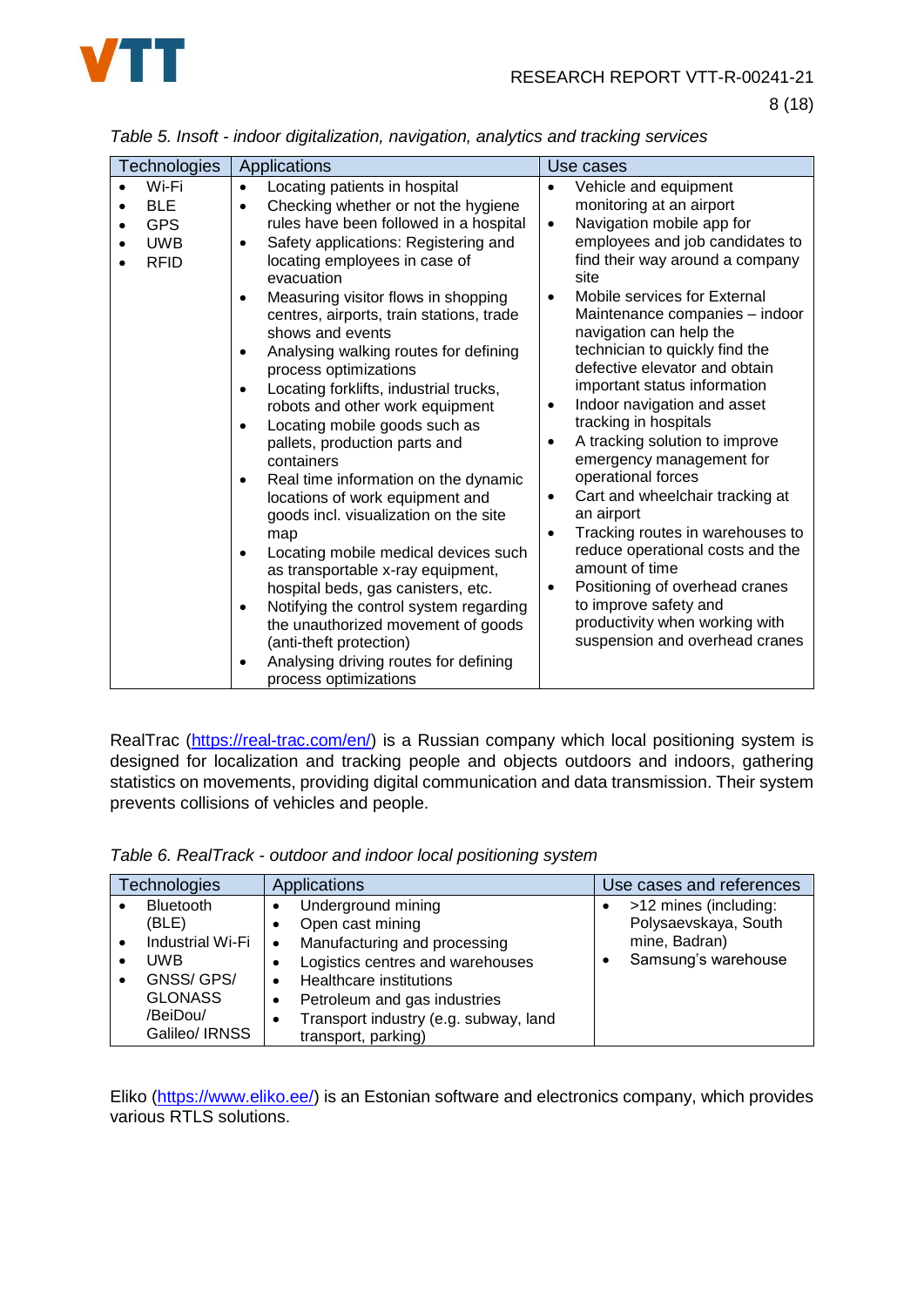

#### *Table 7. Eliko's RTLS offering*

| <b>Technologies</b> | Applications  | Use cases and references |
|---------------------|---------------|--------------------------|
| <b>RFID</b>         | Logistics     |                          |
| UWB                 | Warehouses    |                          |
|                     | Healthcare    |                          |
|                     | Manufacturing |                          |

Ubiquicom [\(http://www.ubiquicom.com/en/\)](http://www.ubiquicom.com/en/) is an Italian company which helps its clients to improve their process management by using RTLS solutions that are innovative and reliable. As a 'vendor-agnostic' company, Ubiquicom helps its clients to choose the best technological options in terms of performance and reliability.

#### *Table 8. Ubiquicom's RTLS offering*

| Technologies     | Applications  | Use cases and references |
|------------------|---------------|--------------------------|
| <b>Bluetooth</b> | Logistics     |                          |
| UWB              | Warehouses    |                          |
|                  | Manufacturing |                          |
|                  | Healthcare    |                          |

Favendo [\(https://www.favendo.com/\)](https://www.favendo.com/) is a German company which provides RTLS for mobile indoor positioning, wayfinding, people & asset tracking and proximity alerting on Bluetooth basis.

*Table 9. Facendo's RTLS offering*

| <b>Technologies</b>              | Applications                                                                                 | Use cases and references                                                                                                                                                                                                                                                                       |
|----------------------------------|----------------------------------------------------------------------------------------------|------------------------------------------------------------------------------------------------------------------------------------------------------------------------------------------------------------------------------------------------------------------------------------------------|
| Wi-Fi<br><b>Bluetooth</b><br>GPS | Manufacturing<br>Transportation<br>٠<br>Campus<br><b>Shopping Malls</b><br>Mining<br>Oil&Gas | Frankfurt Airport (Mobile wayfinding and<br>$\bullet$<br>proximity messaging)<br>Volkswagen IT City - Indoor/outdoor<br>positioning and mobile wayfinding<br>Audi (Car tracking and wayfinding)<br>Hammerson plc (Mobile wayfinding,<br>proximity messaging and infrastructure<br>maintenance) |

Abeeway [\(https://www.abeeway.com/\)](https://www.abeeway.com/) is a French company, which provides efficient management of assets, people protecting and animal monitoring through location intelligence. Their solution works both outdoors & indoors.

| <b>Technologies</b>       | Applications                                                                                                  | Use cases and references                                                                            |
|---------------------------|---------------------------------------------------------------------------------------------------------------|-----------------------------------------------------------------------------------------------------|
| <b>Bluetooth</b><br>Wi-Fi | Transportation &<br>Logistics<br>Construction<br>٠<br>Airports<br>Ports<br>Warehouses<br>$\bullet$<br>Farming | Urban train in Paris (To determine where the<br>construction machines are located in the<br>tunnel) |

*Table 10. Abeeway's RTLS offering*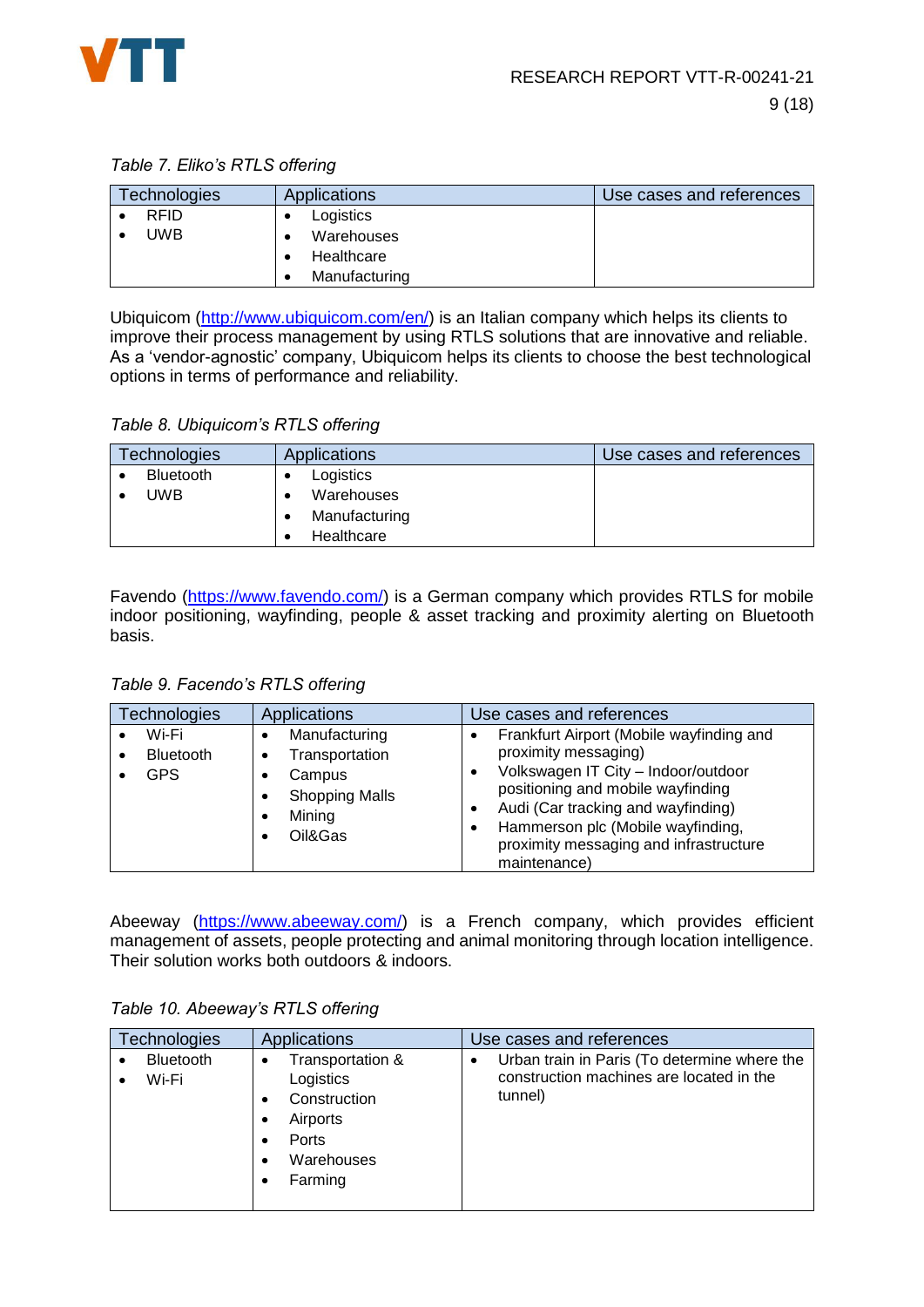

Overdrive [\(https://overdriveiot.com/\)](https://overdriveiot.com/) is a Singaporean Company which RTLS solutions track the precise locations of people and objects within buildings, facilities or compounds – in both indoor and outdoor areas.

*Table 11. Overdrive's RTLS offering*

| <b>Technologies</b>       | Applications                                | Use cases and references |
|---------------------------|---------------------------------------------|--------------------------|
| Wi-Fi<br><b>Bluetooth</b> | Factories<br>Warehouses<br><b>Hospitals</b> |                          |

Ubisense [\(https://ubisense.com/\)](https://ubisense.com/) is an American company which provides UWB based RTLS solutions for various industries.

*Table 12. Ubisense's RTLS offering*

| <b>Fechnologies</b> | Applications                                            | Use cases and references                                                 |
|---------------------|---------------------------------------------------------|--------------------------------------------------------------------------|
| JWB                 | Factories<br>Warehouses<br>Transportation<br>Healthcare | BMW car assembly plant in Regensburg<br>Aston Martin plant in Gaydon, UK |

Ameol [\(https://www.ameol.it/en/egopro-safety/\)](https://www.ameol.it/en/egopro-safety/) is an Italian microwave engineering company that provides variety of collision avoidance and safety solutions. They offer for example collision avoidance systems for mobile working machine, and solutions for crossing sections in warehouses/factories. They also provide control of the position and number of people within the various zones.

*Table 13. Ameol - collision avoidance and safety solutions*

| <b>Technologies</b> | Applications | Use cases and references                                |
|---------------------|--------------|---------------------------------------------------------|
| RFID tags           | Warehouses   | Enel Green Power (System to control access<br>$\bullet$ |
| <b>Sensors</b>      | Factories    | on site, area boundary control system)                  |
| <b>CCTV Cameras</b> | Tunnels      | Sofidel SPA (Warning proximity and alert                |
| RADAR technology    |              | system)                                                 |

Fidera Oy [\(https://fidera.fi/\)](https://fidera.fi/) is a Finnish company that provides automated monitoring system based on sensors and cameras. Their offering is divided in three sections: personnel tracking, equipment tracking and video monitoring.

| <b>Technologies</b>                          |                                            | Applications                                                                                                                                                               | Use cases and references                                                                                                                                                    |
|----------------------------------------------|--------------------------------------------|----------------------------------------------------------------------------------------------------------------------------------------------------------------------------|-----------------------------------------------------------------------------------------------------------------------------------------------------------------------------|
| <b>RFID sensors</b><br><b>BLE</b><br>Cameras | $\bullet$<br>٠<br>٠<br>٠<br>٠<br>$\bullet$ | Personnel tracking<br>Access control<br>Work time monitoring<br>Contractor's obligations<br>Asset tracking<br>Warehouse inventory<br>Video monitoring<br>Security services | Länsimetro construction site<br>(personnel monitoring, asset<br>tracking)<br>S-Market Porvoo (Reducing<br>customer lines and waiting times,<br>efficient product placement) |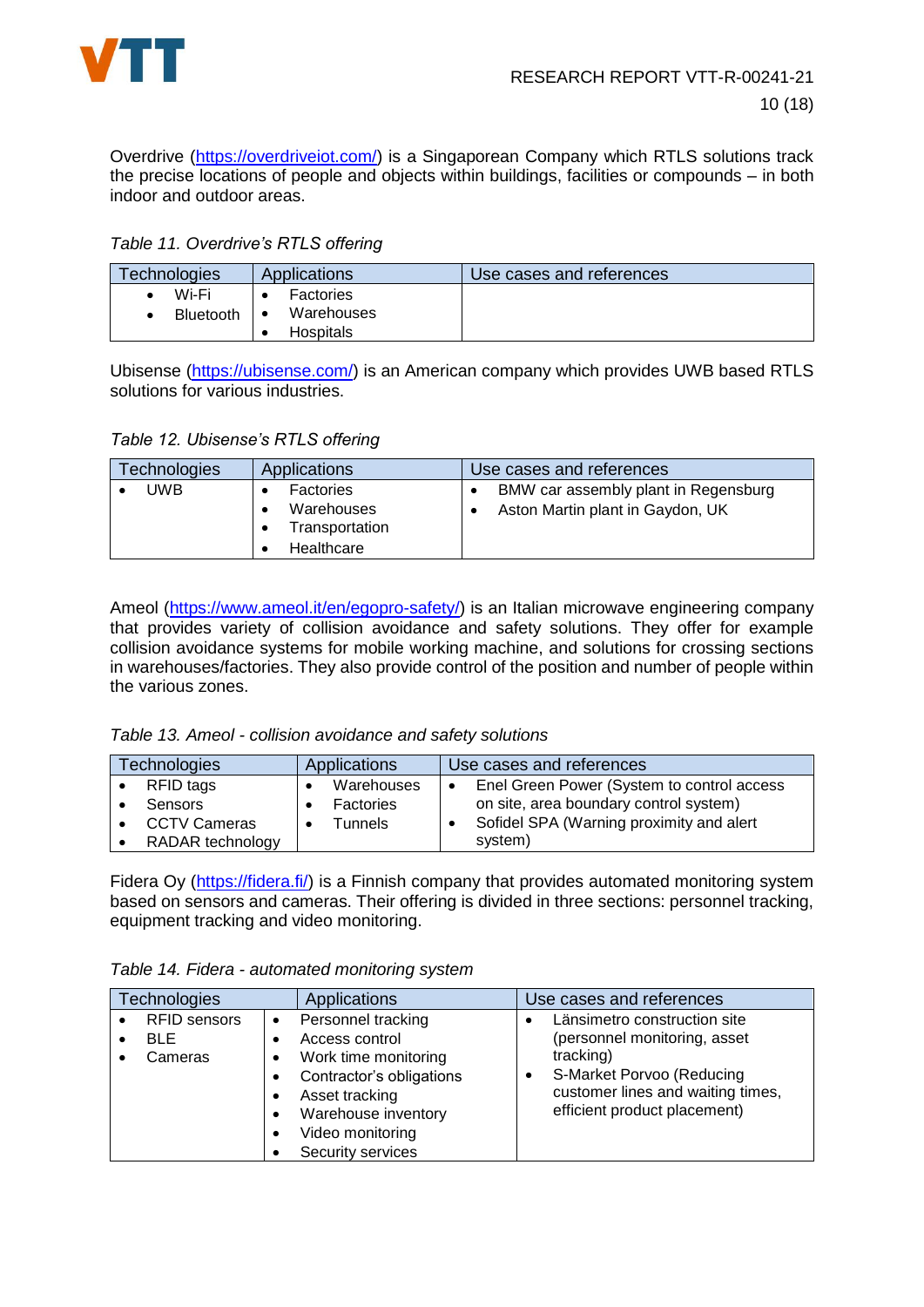

Sick [\(www.sick.com\)](http://www.sick.com/) is a German Laser company that has developed AOS Prime<sup>1</sup> collision avoidance system for outdoor robots. The system is laser-based but it can be expanded with RFID, GPS, and other types of sensors to enable vehicle identification when automated guided vehicles are in use.

| Table 15. Sick - AOS Prime collision avoidance system for outdoor robots |  |
|--------------------------------------------------------------------------|--|
|--------------------------------------------------------------------------|--|

| <b>Technologies</b> | Applications                                                                        | Use cases and references |
|---------------------|-------------------------------------------------------------------------------------|--------------------------|
| Lasers              | Collision avoidance for automated working<br>machines (for example cranes in ports) |                          |

Tagvance [\(https://www.tagvance.com/port-index\)](https://www.tagvance.com/port-index) is a Singaporean Start-up company that provides high accuracy tracking and monitoring solutions that allow businesses to determine in real time and with high precision the location of people and assets in industrial spaces. They build solutions to track personnel and assets in indoor/outdoor and confined environments. They provide very little information about their technology and applications on their website However, they collaborate with Quuppa and utilize their solutions.

*Table 16. Tagvance - high accuracy tracking and monitoring solutions*

| <b>Fechnologies</b> | <b>Applications</b> | Use cases and references |
|---------------------|---------------------|--------------------------|
| <b>Bluetooth</b>    | Ports               |                          |
|                     | Minina              |                          |

IBM [\(www.ibm.com\)](http://www.ibm.com/) Guardian Angel<sup>2</sup> product offers wearable wireless sensors for employees to monitoring and improving safety. This solution is only for employee tracking, not for vehicles.

#### *Table 17. IBM Guardian Angel – for people tracking*

| <b>Technologies</b>       | Applications      | Use cases and<br>references |
|---------------------------|-------------------|-----------------------------|
| Wearable wireless sensors | employee tracking |                             |

#### 2.2.3 Companies providing location- and collision avoidance systems for indoors use

Quuppa [\(https://quuppa.com/industry-4-0/](https://quuppa.com/industry-4-0/) is a Finnish company whose RLTS solutions improve safety and increase operational efficiency. The system can prevent collisions between workers and machinery by alerting workers to likely collisions calculated by using real-time route information. The same system can also alert workers to the fact that they are entering a danger zone. They are focused on indoor location systems.

*Table 18. Quuppa's RTLS offering*

| <b>Technologies</b>                    | Applications                                         | Use cases and references                                                                                                                             |
|----------------------------------------|------------------------------------------------------|------------------------------------------------------------------------------------------------------------------------------------------------------|
| <b>Bluetooth</b>                       | Warehouses                                           | Empower (RTLS for people and machinery<br>$\bullet$<br>for collision avoidance and tracking in a                                                     |
| Wi-Fi<br>Advanced<br>antennas and tags | Mining<br>Factories<br>Healthcare<br>Smart buildings | factory)<br>Morita Fire truck factory (Asset tracking)<br>Mizkan Museum (App based tour guide)<br>Fujitsu warehouse (visualizations of<br>workflows) |

<sup>&</sup>lt;sup>1</sup> see details for AOS Prime Object detection System in

[https://www.sick.com/media/docs/9/49/649/Product\\_information\\_AOS\\_Prime\\_Object\\_detection\\_systems\\_en\\_IM0053649.PDF](https://www.sick.com/media/docs/9/49/649/Product_information_AOS_Prime_Object_detection_systems_en_IM0053649.PDF)

<sup>&</sup>lt;sup>2</sup> see details for Quardian Angel in [www.ibm.com](http://www.ibm.com/) <https://www.ibm.com/us-en/marketplace/iot-safer-workplace/resources>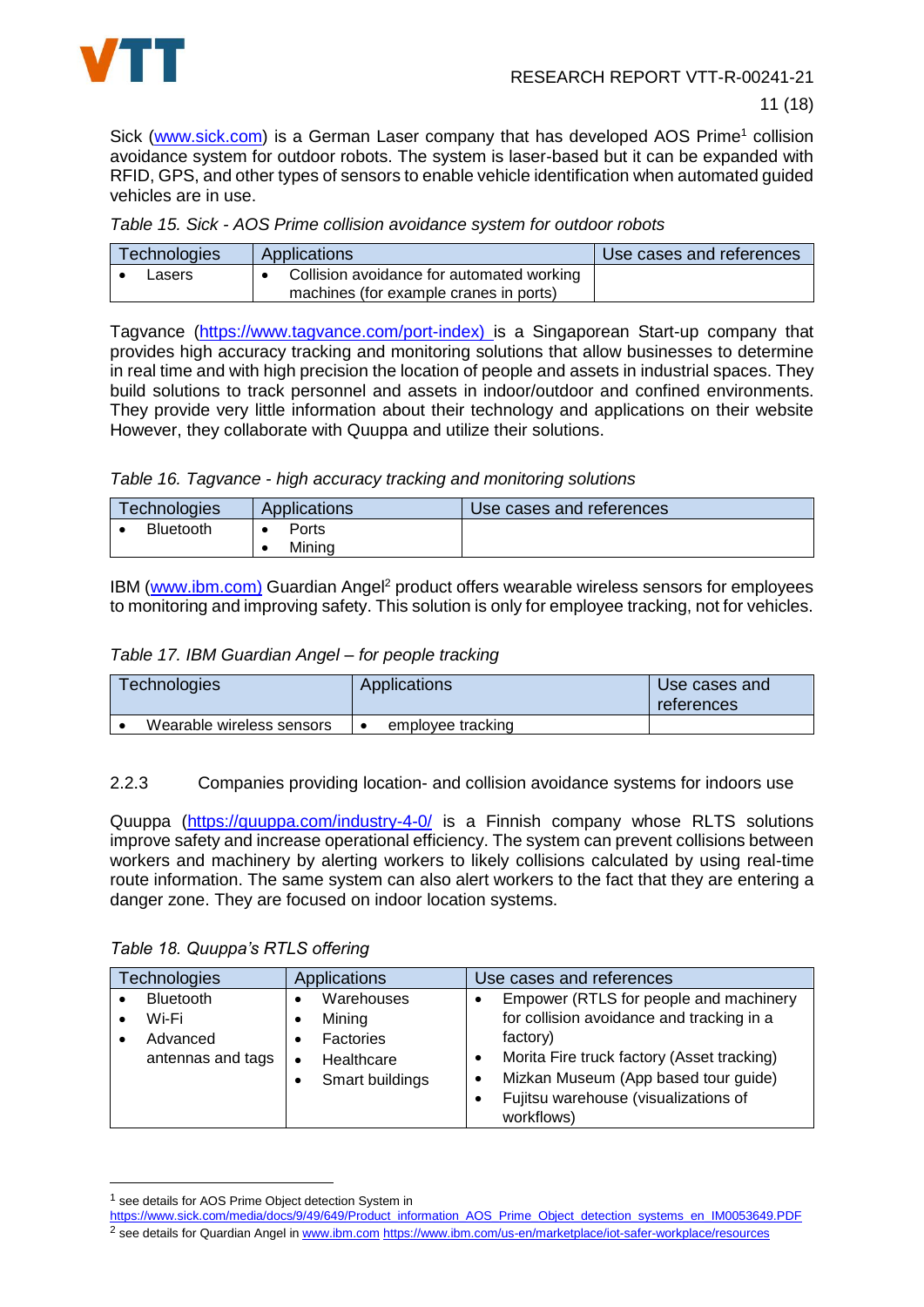

Sewio [\(www.sewio.net\)](http://www.sewio.net/) is a Czechish company that provides UWB-based RTLS system for locating people and assets. System also enables warehouse route optimization and other solutions that boost efficiency.

| <b>Technologies</b> | Applications                                           | Use cases and references                                                                                                                                                                                                                                                                                                                                                                             |
|---------------------|--------------------------------------------------------|------------------------------------------------------------------------------------------------------------------------------------------------------------------------------------------------------------------------------------------------------------------------------------------------------------------------------------------------------------------------------------------------------|
| <b>UWB</b>          | Warehouses<br>Mining<br>Manufacturing<br><b>Sports</b> | <b>Budweiser Budvar Brewery (Replacing RFID-</b><br>$\bullet$<br>Powered Forklift Tracking with Sewio's UWB-<br>based RTLS system to cut down maintenance<br>costs)<br>SEG Automotive (Shortening lead time and<br>$\bullet$<br>reducing labour costs by leveraging indoor<br>tracking RTLS)<br>Volkswagen (Digitization in automotive industry<br>$\bullet$<br>by leveraging RTLS and digital twin) |

| Table 19. Sewio's RTLS offering |  |  |  |
|---------------------------------|--|--|--|
|---------------------------------|--|--|--|

Vero Solutions [\(https://vero.solutions/warehouse-real-time-location-systems/\)](https://vero.solutions/warehouse-real-time-location-systems/) is a British company that provides a real time location system for collision avoidance, people tracking and equipment tracking. Their solutions provide for example safety, quality management and inventory management.

*Table 20. Vero solutions' RTLS offering*

| Technologies                                      | Applications                                        | Use cases and references                                                                                                                                |
|---------------------------------------------------|-----------------------------------------------------|---------------------------------------------------------------------------------------------------------------------------------------------------------|
| Wi-Fi<br><b>RFID</b><br>Cameras<br><b>Sensors</b> | Warehouses<br>Manufacturing<br>Retail<br>Healthcare | London Fire Brigade (Tracking uniforms using<br>$\bullet$<br>RFID solution)<br>Heathrow airport (successful pilot project to track<br>luggage trolleys) |

Ciholas [\(https://www.ciholas.com/\)](https://www.ciholas.com/) provides custom engineering and RLTS product design services. Ciholas can develop various systems and products including:

- Real Time Location Services (RTLS) for inventory, people, livestock or machines
- Proximity and alert systems for safety, protection, security, and automation
- Precise navigation for autonomous vehicles and robots
- Virtual fencing, security, and monitoring

| Technologies     | Applications   |           | Use cases and references                       |
|------------------|----------------|-----------|------------------------------------------------|
| Wi-Fi            | Warehouses     | $\bullet$ | The museum of Bible (visitor guide and visitor |
| <b>Bluetooth</b> | Manufacturing  |           | flow monitoring)                               |
| JWB              | Mines          |           |                                                |
|                  | <b>Museums</b> |           |                                                |

Accuware [\(www.accuware.com\)](http://www.accuware.com/) is an American company which provides a visual 3D positioning/location system for indoor applications, based on Visual SLAM. SLAM is a technology which is able to build a map of an unknown environment and perform location, simultaneously leveraging the partially built map, using just computer vision.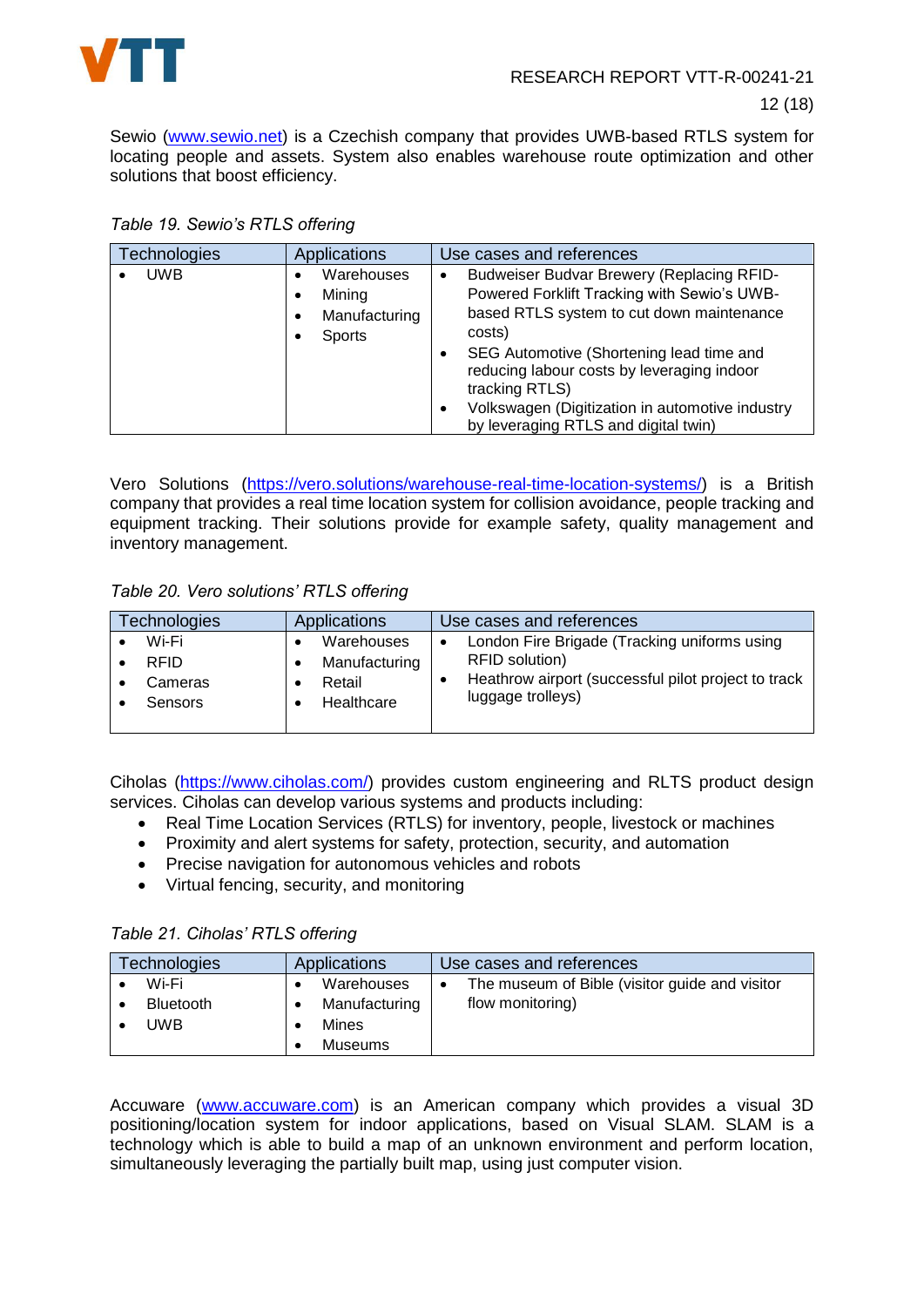

#### *Table 22. Accuware's RTLS offering*

| <b>Technologies</b>         | Applications  | Use cases and references                        |
|-----------------------------|---------------|-------------------------------------------------|
| Computer vision             | Warehouses    | Modani Furniture warehouse (Forklifts tracking) |
| Odometry<br>On-board camera | Manufacturing |                                                 |

HID Global [\(www.hidglobal.com\)](http://www.hidglobal.com/) provides an indoor location solutions for asset management and building occupancy management. They offer Bluetooth –based location services.

#### *Table 23. HID Global's RTLS offering*

| <b>Technologies</b> | Applications            | Use cases and references |
|---------------------|-------------------------|--------------------------|
| Wi-Fi               | <b>Smart Buildings</b>  |                          |
| Bluetooth           | Healthcare              |                          |
|                     | Industrial environments |                          |

Airista Flow [\(www.airistaflow.com\)](http://www.airistaflow.com/) is an American company that provides indoor RLTS solutions. Assets and personnel can be located with 1- to 3-meter precision, at room or sub room level, depending on the use case.

#### *Table 24. Airista Flow's RTLS offering*

| <b>Technologies</b>                           | Applications                               | Use cases and references                                                                                                                                                                                                                                                                                                                            |
|-----------------------------------------------|--------------------------------------------|-----------------------------------------------------------------------------------------------------------------------------------------------------------------------------------------------------------------------------------------------------------------------------------------------------------------------------------------------------|
| Wi-Fi<br><b>Bluetooth</b><br>Infrared signals | Healthcare<br>Manufacturing<br>Hospitality | Wristbands for hotel housekeepers to get help in<br>$\bullet$<br>dangerous situations<br>The Lawrence Upper School (tags for students<br>$\bullet$<br>and staff to get instant help in emergencies)<br>Over 200 hospitals and 500 healthcare providers<br>٠<br>(location services for staff and equipment<br>management, operating room efficiency) |

The Cisco Hyperlocation [\(www.cisco.com\)](http://www.cisco.com/) solution offers hardware and software innovation that can deliver 1-to 3-meter location accuracy on average for associated Wi-Fi clients.

| Technologies     | Applications | Use cases and references |
|------------------|--------------|--------------------------|
| Wi-Fi            | Retail       |                          |
| <b>Bluetooth</b> | Healthcare   |                          |
|                  | Hospitality  |                          |
|                  | Airports     |                          |

HERE [\(www.here.com\)](http://www.here.com/) is a company, which offers outdoor and indoor location services. HERE Tampere department develops indoor RTLS using UWB and other technologies.

| <b>Technologies</b> | Applications     | Use cases and references |
|---------------------|------------------|--------------------------|
| Wi-Fi               | <b>Buildings</b> |                          |
| <b>Bluetooth</b>    |                  |                          |
| JWB                 |                  |                          |

IIwari is a Finnish location service company, which provides indoor RTLS services in various industries.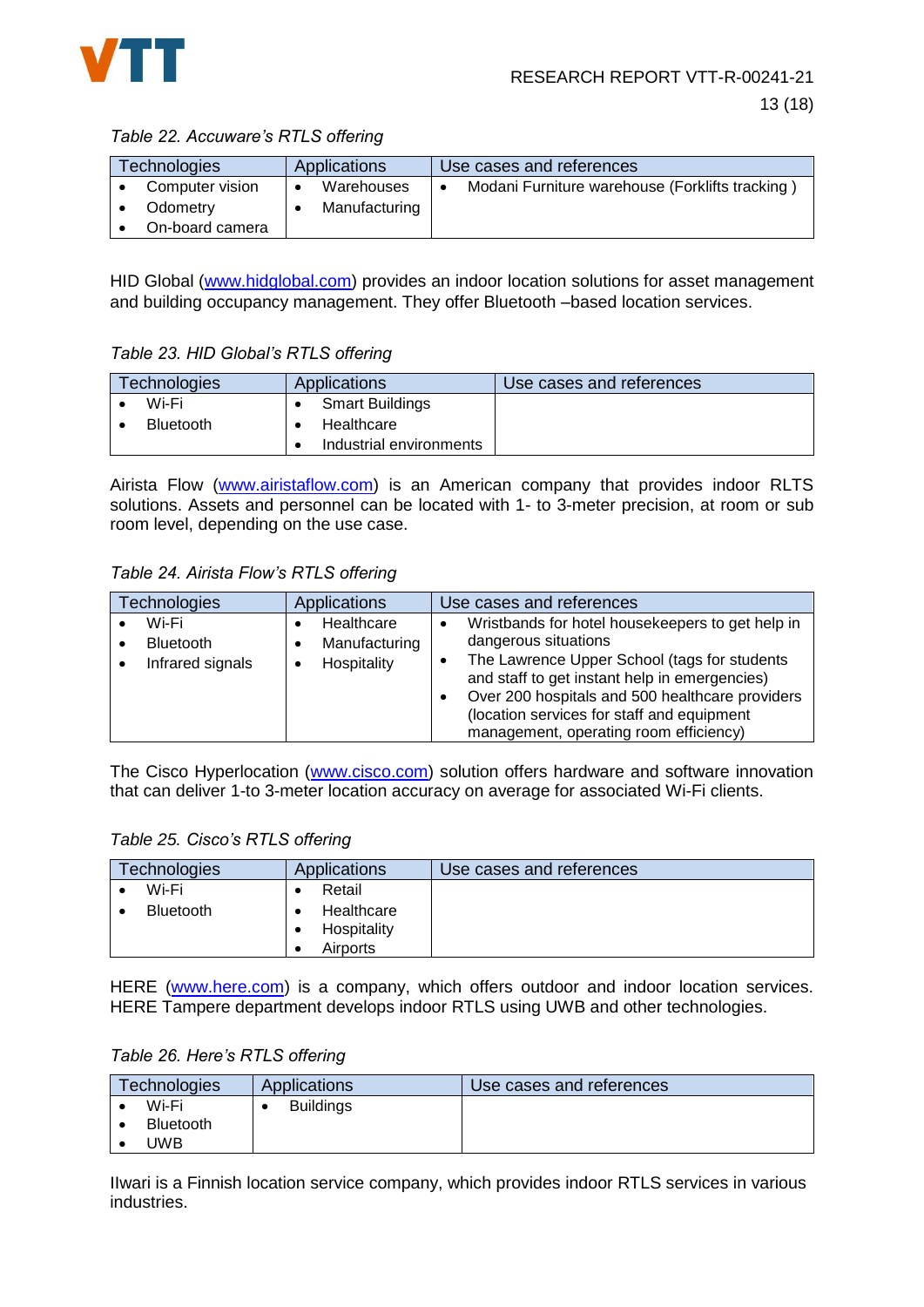

*Table 27. Iiwari's RTLS offering*

| <b>Technologies</b> | Applications      | Use cases and references |
|---------------------|-------------------|--------------------------|
| UWB                 | Retail<br>Offices |                          |
|                     | Healthcare        |                          |

# **3. Results**

There are many commercial location- and collision avoidance systems, which provide safety, efficiency and security for their users. Finnish companies in this sector include Quuppa, Iiwari and Fidera. Table 28 compares different RTLS technologies and Table 29 lists different RTLS and collision avoidance system applications and solutions.

*Table 28. Comparison of different RTLS technologies (modified from Sewio's webpage 2020).*

| <b>Technology</b> | <b>Accuracy</b> | <b>Power</b><br>consumption | Range<br>(m) | <b>Disadvantages</b>                                                      |
|-------------------|-----------------|-----------------------------|--------------|---------------------------------------------------------------------------|
| <b>UWB</b>        | $cm$ -dm        | Low                         | $1 - 50$     | Signals can be blocked by large<br>metallic objects                       |
| Wi-Fi             | m               | High                        | $1 - 50$     | Use of ISM band - interference                                            |
| <b>Bluetooth</b>  | m               | Low                         | $1 - 20$     | Use of ISM band – interference, low<br>range                              |
| <b>RFID</b>       | $dm-m$          | Low                         | $1 - 50$     | Low range and small coverage,<br>unsecure communication                   |
| Laser             | mm              | High                        | $1 - 5$      | Requires direct Line of Sight,<br>provides only relative positioning      |
| <b>Infrared</b>   | m               | Low                         | $1 - 5$      | Requires direct Line of Sight, can be<br>easily blocked by opaque objects |
| Camera            | mm-dm           | High                        | $1 - 10$     | Requires big computing power,<br>requires Line of Sight                   |
| <b>GPS</b>        | m               | Low                         |              | Works only in outdoors. May be<br>inaccurate                              |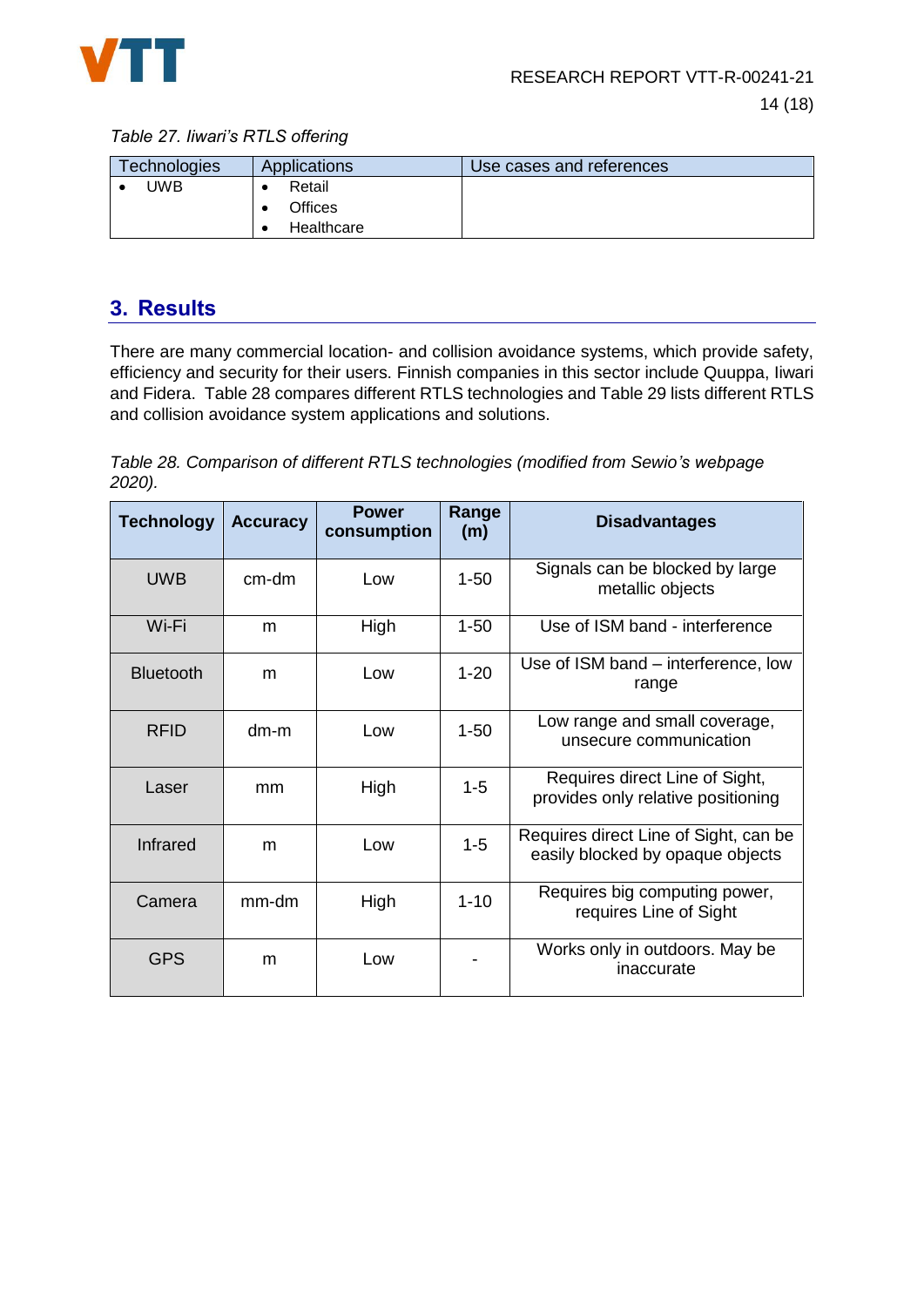

*Table 29. Examples of real time location system (RTLS) and collision avoidance system applications and solutions*

| <b>Applications</b>              | <b>Solutions in the markets</b>                                                    |  |  |  |
|----------------------------------|------------------------------------------------------------------------------------|--|--|--|
| <b>Maintenance</b><br>operations | Overdrive's Wi-Fi- and Bluetooth based RTLS system                                 |  |  |  |
| Large                            | Fidera's monitoring and tracking system                                            |  |  |  |
| construction<br>projects         | Ammo's crane personnel RTLS                                                        |  |  |  |
| <b>Airports</b>                  | Insoft's Vehicle monitoring system                                                 |  |  |  |
|                                  | Navtechradar's Radar solution for automatic surveillance                           |  |  |  |
| <b>Malls</b>                     | HID global's smart buildings solutions                                             |  |  |  |
|                                  | Favendo's Mobile wayfinding, proximity messaging and infrastructure<br>maintenance |  |  |  |
| <b>Railway yards</b>             | Ammo's Track Maintenance personnel detection system                                |  |  |  |
| <b>Defence forces</b>            | Navtechradar 's intruder detection system                                          |  |  |  |
|                                  | Zebra's material tracking with RDIF technology                                     |  |  |  |
| <b>Mining sites</b>              | Real Trac's RTLS for mining                                                        |  |  |  |
|                                  | Navtechradar's Radar sensors for measurement and collection                        |  |  |  |
| <b>Healthcare</b>                | Zebra's RTLS for people and assets                                                 |  |  |  |
|                                  | Eliko's UWB based RTLS                                                             |  |  |  |
|                                  | Ubiquicom's healthcare solutions                                                   |  |  |  |
| <b>Manufacturing</b>             | Zebra's system to prevent incidents and decrease rescue time                       |  |  |  |
|                                  | Ubisense's RTLS system for BMW car assembly                                        |  |  |  |
|                                  | <b>Real Trac's RTLS</b>                                                            |  |  |  |
|                                  | <b>Eliko RTLS</b>                                                                  |  |  |  |
| <b>Warehouses</b>                | Insoft's Route tracking                                                            |  |  |  |
|                                  | <b>Real track's RTLS</b>                                                           |  |  |  |
|                                  | Eliko's RTLS                                                                       |  |  |  |
| <b>Tunnels</b>                   | Navtechradar's Automatic incident detection in tunnels                             |  |  |  |
| <b>Museums</b>                   | Quuppa's App based tour guide                                                      |  |  |  |
|                                  | Ciholas's tour guide and people tracking solution                                  |  |  |  |
| <b>Ports</b>                     | Navtechradar, radar sensors for straddle carriers                                  |  |  |  |
|                                  | Ammo's smart pinning station in Port Brisbane                                      |  |  |  |

The most common technologies for location- and collision avoidance systems were Bluetooth, Wi-Fi, UWB and RDIF. In addition, GPS, advanced cameras, radars, computer vision and lasers were utilized in some companies' solutions.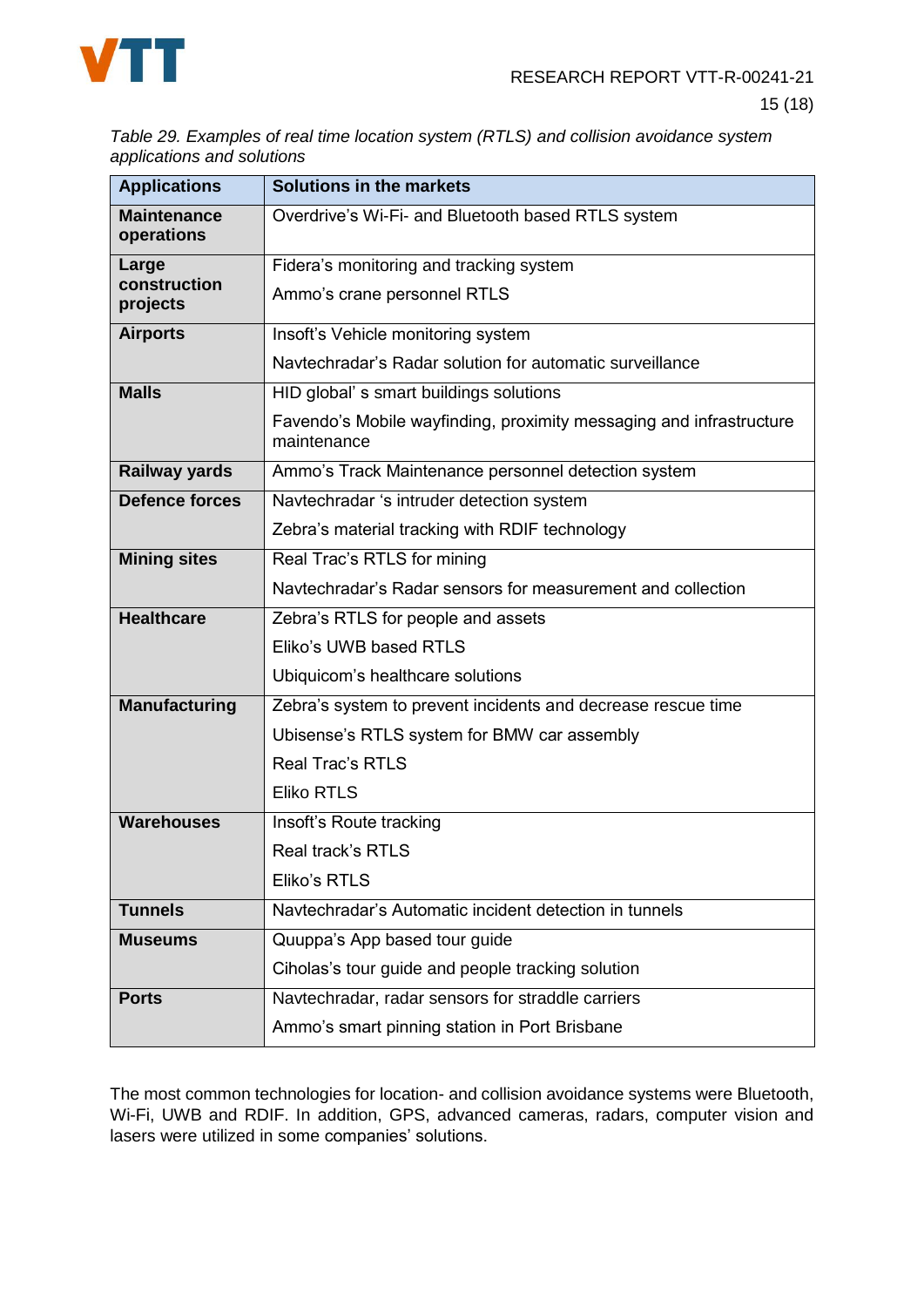

# **4. Summary**

Collision avoidance and Real-time location systems provide safety, efficiency and security for various applications such as manufacturing, logistics, hospitality and healthcare. RTLS and collision avoidance technologies can be used to prevent accidents in environments where vehicles and people are expected to be next to each other.

Bluetooth, UWB and Wi-Fi are the most common technologies that are used in indoor RTLS solutions. In addition, GPS can be used outside, although it may be inaccurate. Also, radarand laser technologies can be used in outside collision avoidance systems. Every technology have their advantages and disadvantages, and it should be analysed case by case which technology is the most suitable. The reliability of the solution can be increased by combining different technologies.

The market size of RTLS systems was 2.7 - 3 billion dollars in 2019 (MarketWatch 2020), and it is expected to grow rapidly in coming years. The increase in automation, need for asset tracking and developed technologies are drivers that impact on the demand of the RTLS and collision avoidance systems. By 2025, 40% of new "things" connected to internet will know their location, up from under 10% today (Gartner 2020).

## **5. References**

Abeeway's webpage (2020)<https://www.abeeway.com/>

Accuware's webpage (2020) <https://www.accuware.com/uses/locating/>

- Airista Flow's webpage (2020) <https://www.airistaflow.com/>
- Ameol's webpage (2020)<https://www.ameol.it/en/egopro-safety/>
- Ammo's webpage (2020) [https://www.ammo.co](https://www.ammo.co/)
- Architecting for location, Gartner (2020). <https://www.gartner.com/document/3994534?ref=compRes>

Ciholas' webpage (2020)<https://www.ciholas.com/>

Cisco's webpage (2020) [https://www.cisco.com/c/en/us/products/collateral/interfaces](https://www.cisco.com/c/en/us/products/collateral/interfaces-modules/aironet-hyperlocation-module-advanced-security/datasheet-c78-734901.pdf)[modules/aironet-hyperlocation-module-advanced-security/datasheet-c78-734901.pdf](https://www.cisco.com/c/en/us/products/collateral/interfaces-modules/aironet-hyperlocation-module-advanced-security/datasheet-c78-734901.pdf)

Dotnetix's webpage (2020)<https://www.dotnetix.ai/scas-ai>

Eliko's webpage (2020) [https://www.eliko.ee](https://www.eliko.ee/)

Favendo's webpage (2020)<https://www.favendo.com/>

Fidera's webpage (2020)<https://fidera.fi/>

Gartner's Magic Quadrant for Indoor Location Services (2020) <https://www.gartner.com/doc/reprints?id=1-1Y50N56L&ct=200115&st=sb>

Here's webpage (2020) [https://www.here.com](https://www.here.com/)

HID Global's webpage (2020) [https://www.hidglobal.com/solutions/identification](https://www.hidglobal.com/solutions/identification-technologies/smart-building)[technologies/smart-building](https://www.hidglobal.com/solutions/identification-technologies/smart-building)